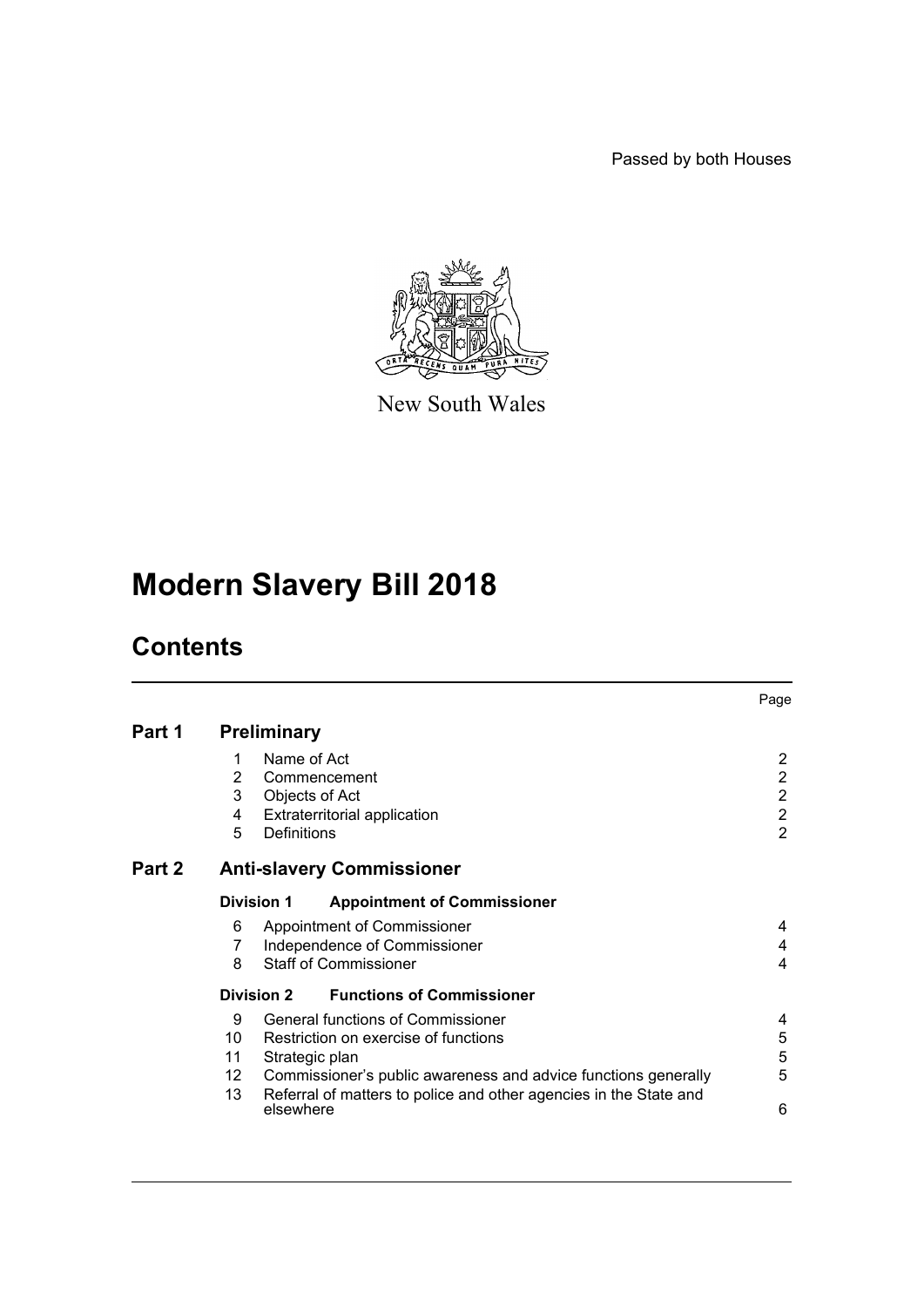|                                        |                                                                           |                                                                            | Page                |  |  |  |  |
|----------------------------------------|---------------------------------------------------------------------------|----------------------------------------------------------------------------|---------------------|--|--|--|--|
|                                        | 14                                                                        | Co-operation between the Commissioner and New South Wales<br>agencies      | 6                   |  |  |  |  |
|                                        | 15<br>Co-operation with other agencies, persons, bodies and organisations |                                                                            |                     |  |  |  |  |
|                                        | 16                                                                        | Breach of duty of confidentiality excluded                                 | 6<br>$\overline{7}$ |  |  |  |  |
|                                        | 17                                                                        | Incidental powers                                                          | $\overline{7}$      |  |  |  |  |
|                                        | 18                                                                        | Delegation                                                                 | $\overline{7}$      |  |  |  |  |
|                                        |                                                                           | <b>Division 3</b><br><b>Reports by Commissioner</b>                        |                     |  |  |  |  |
|                                        | 19                                                                        | Annual and other reports to Parliament                                     | 7                   |  |  |  |  |
|                                        | 20                                                                        | Reports under Children and Young Persons (Care and Protection) Act<br>1998 | 8                   |  |  |  |  |
|                                        |                                                                           | <b>Division 4</b><br><b>Modern Slavery Committee</b>                       |                     |  |  |  |  |
|                                        | 21                                                                        | <b>Constitution of Committee</b>                                           | 8                   |  |  |  |  |
|                                        | 22                                                                        | <b>Functions of Committee</b>                                              | 8                   |  |  |  |  |
|                                        | 23                                                                        | Membership of Committee                                                    | 8                   |  |  |  |  |
| Part 3                                 | <b>Supply chains</b>                                                      |                                                                            |                     |  |  |  |  |
|                                        | 24                                                                        | Transparency of supply chain                                               | 9                   |  |  |  |  |
|                                        | 25                                                                        | Government agency procurement                                              | 10                  |  |  |  |  |
|                                        | 26                                                                        | Public register                                                            | 10                  |  |  |  |  |
|                                        | 27                                                                        | Codes of practice                                                          | 10                  |  |  |  |  |
|                                        | 28                                                                        | Commissioner's public awareness and advice functions-supply chains         | 10                  |  |  |  |  |
| Part 4                                 |                                                                           | <b>Court orders</b>                                                        |                     |  |  |  |  |
|                                        | 29                                                                        | Modern slavery risk order                                                  | 11                  |  |  |  |  |
| Part 5                                 |                                                                           | <b>Miscellaneous</b>                                                       |                     |  |  |  |  |
|                                        | 30                                                                        | Act to bind Crown                                                          | 12                  |  |  |  |  |
|                                        | 31                                                                        | Annual reports                                                             | 12 <sup>2</sup>     |  |  |  |  |
|                                        | 32                                                                        | Expenditure under this Act                                                 | 12                  |  |  |  |  |
|                                        | 33<br>34                                                                  | Nature of proceedings for offences                                         | 12                  |  |  |  |  |
|                                        |                                                                           | Regulations                                                                | 12<br>13            |  |  |  |  |
| <b>Schedule 1</b><br><b>Schedule 2</b> |                                                                           | <b>Modern Slavery Committee</b><br><b>Offences</b>                         | 17                  |  |  |  |  |
| <b>Schedule 3</b>                      |                                                                           | Savings, transitional and other provisions                                 | 18                  |  |  |  |  |
| <b>Schedule 4</b>                      |                                                                           | Amendment of Crimes Act 1900 No 40                                         | 19                  |  |  |  |  |
| <b>Schedule 5</b>                      |                                                                           | Amendment of other Acts and regulations                                    | 24                  |  |  |  |  |
|                                        |                                                                           |                                                                            |                     |  |  |  |  |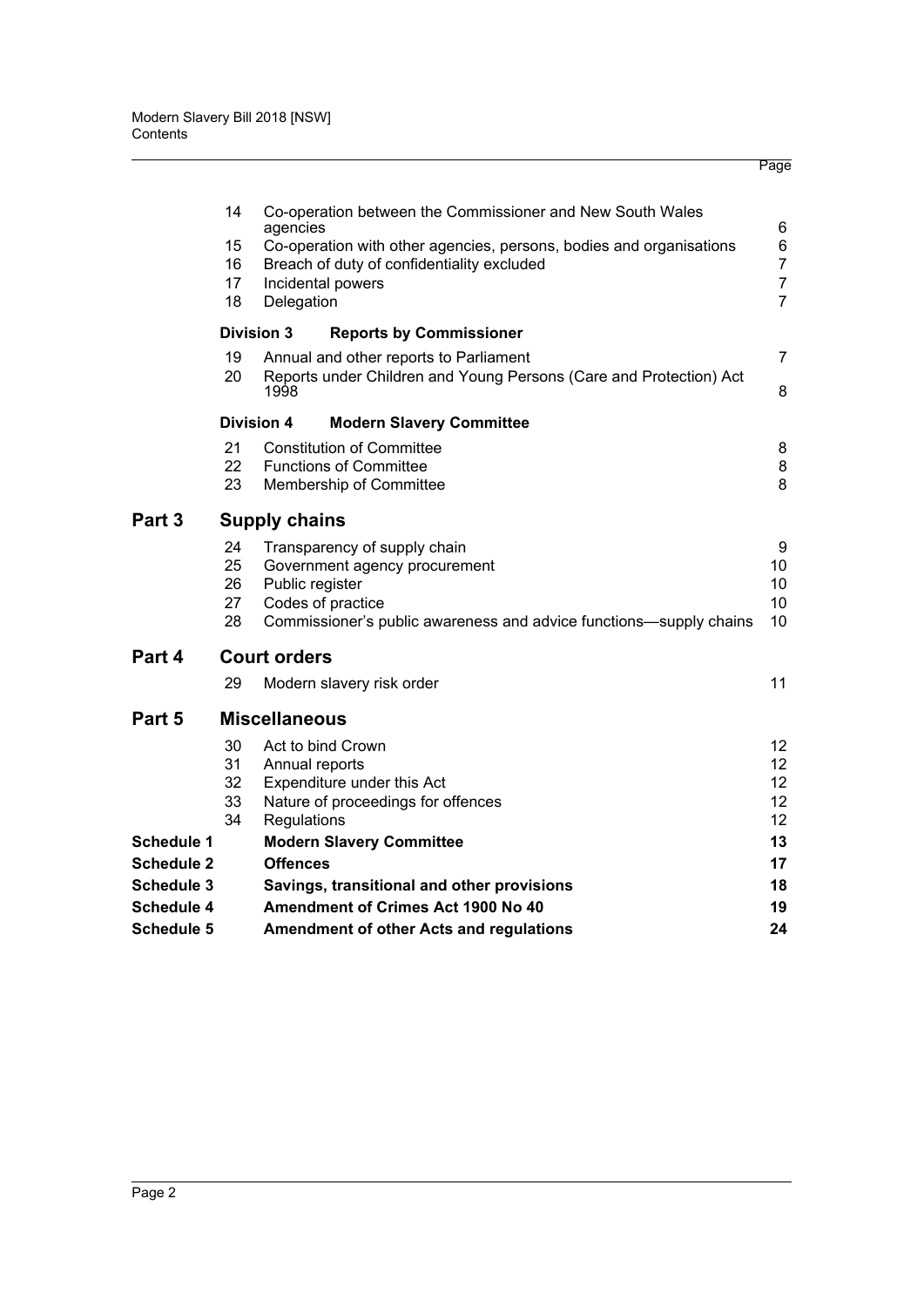*I certify that this PUBLIC BILL, which originated in the LEGISLATIVE COUNCIL, has finally passed the LEGISLATIVE COUNCIL and the LEGISLATIVE ASSEMBLY of NEW SOUTH WALES.*

*Legislative Council 2018* *Clerk of the Parliaments*

New South Wales

# **Modern Slavery Bill 2018**

Act No , 2018

An Act to make provision with respect to slavery, slavery-like practices and human trafficking and to provide for the appointment and functions of an Anti-slavery Commissioner; and for other purposes.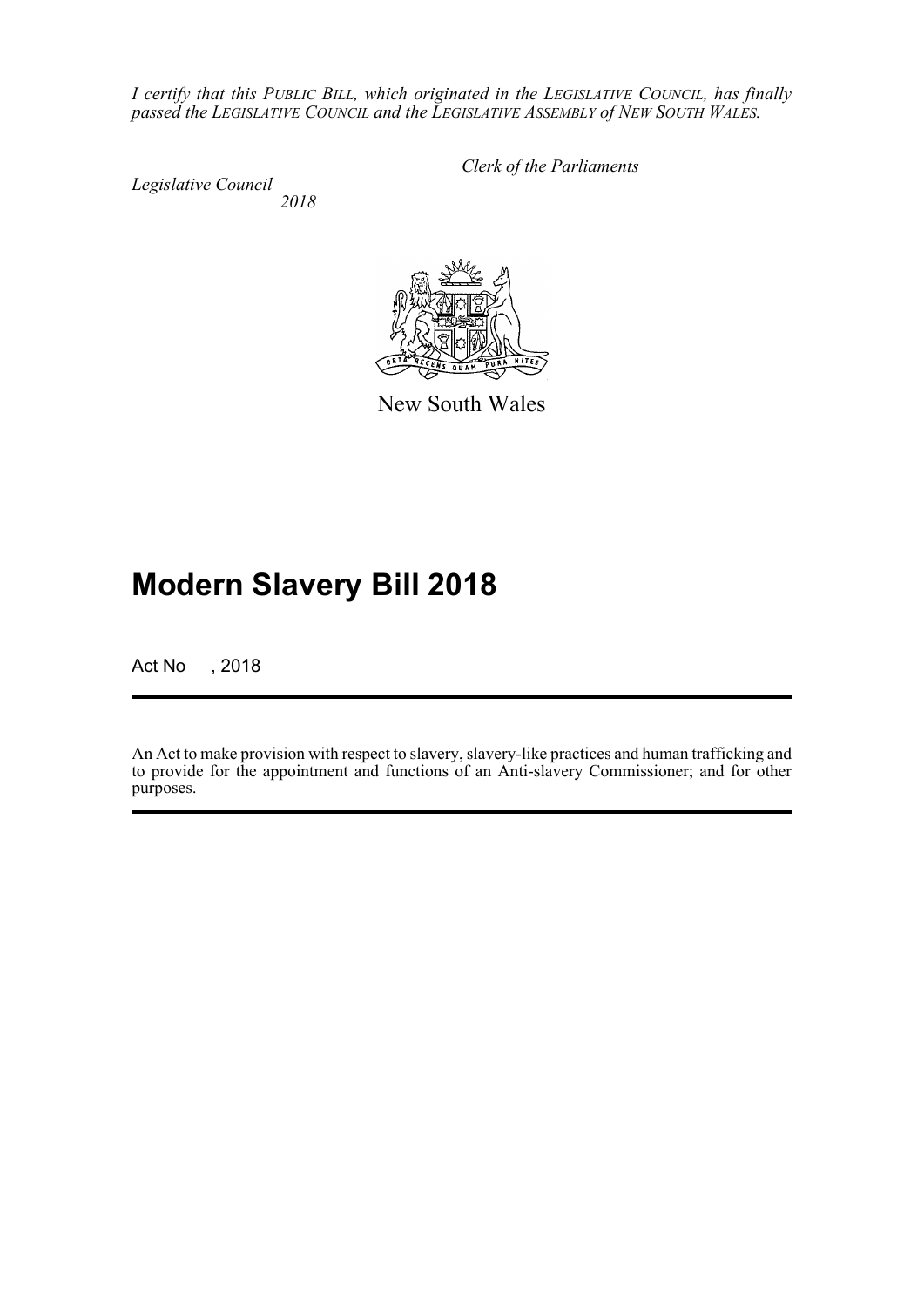#### **The Legislature of New South Wales enacts:**

# <span id="page-3-1"></span><span id="page-3-0"></span>**Part 1 Preliminary**

#### **1 Name of Act**

This Act is the *Modern Slavery Act 2018*.

#### <span id="page-3-2"></span>**2 Commencement**

This Act commences on a day or days to be appointed by proclamation.

#### <span id="page-3-3"></span>**3 Objects of Act**

The objects of this Act are as follows:

- (a) to combat modern slavery,
- (b) to provide assistance and support for victims of modern slavery,
- (c) to provide for an Anti-slavery Commissioner,
- (d) to provide for detection and exposure of modern slavery that may have occurred or be occurring or that is likely to occur,
- (e) to raise community awareness of, and provide for education and training about, modern slavery,
- (f) to encourage collaborative action to combat modern slavery,
- (g) to provide for the assessment of the effectiveness and appropriateness of laws prohibiting modern slavery and to improve the implementation and enforcement of such laws,
- (h) to provide for mandatory reporting of risks of modern slavery occurring in the supply chains of government agencies and commercial organisations,
- (i) to make forced marriage of a child and certain slavery and slavery-like conduct offences in New South Wales,
- (j) to further penalise involvement in cybersex trafficking by making it an offence to administer a digital platform for the purpose of child abuse material.

#### <span id="page-3-4"></span>**4 Extraterritorial application**

- (1) It is the intention of the Parliament that this Act apply within the State and outside the State to the full extent of the extraterritorial legislative capacity of the Parliament.
- (2) Without limiting subsection (1), it is the intention of the Parliament that the operation of this Act is, as far as possible, to include operation in relation to the following:
	- (a) things situated in or outside the territorial limits of this State,
	- (b) acts, transactions and matters done, entered into or occurring in or outside the territorial limits of this State,
	- (c) things, acts, transactions and matters (wherever situated, done, entered into or occurring) that would, apart from this Act, be governed or otherwise affected by the law of another jurisdiction.

#### <span id="page-3-5"></span>**5 Definitions**

(1) In this Act:

*Commissioner* means the Anti-slavery Commissioner appointed under Part 2. *Commonwealth Criminal Code* means the *Criminal Code* set out in the Schedule to the *Criminal Code Act 1995* of the Commonwealth.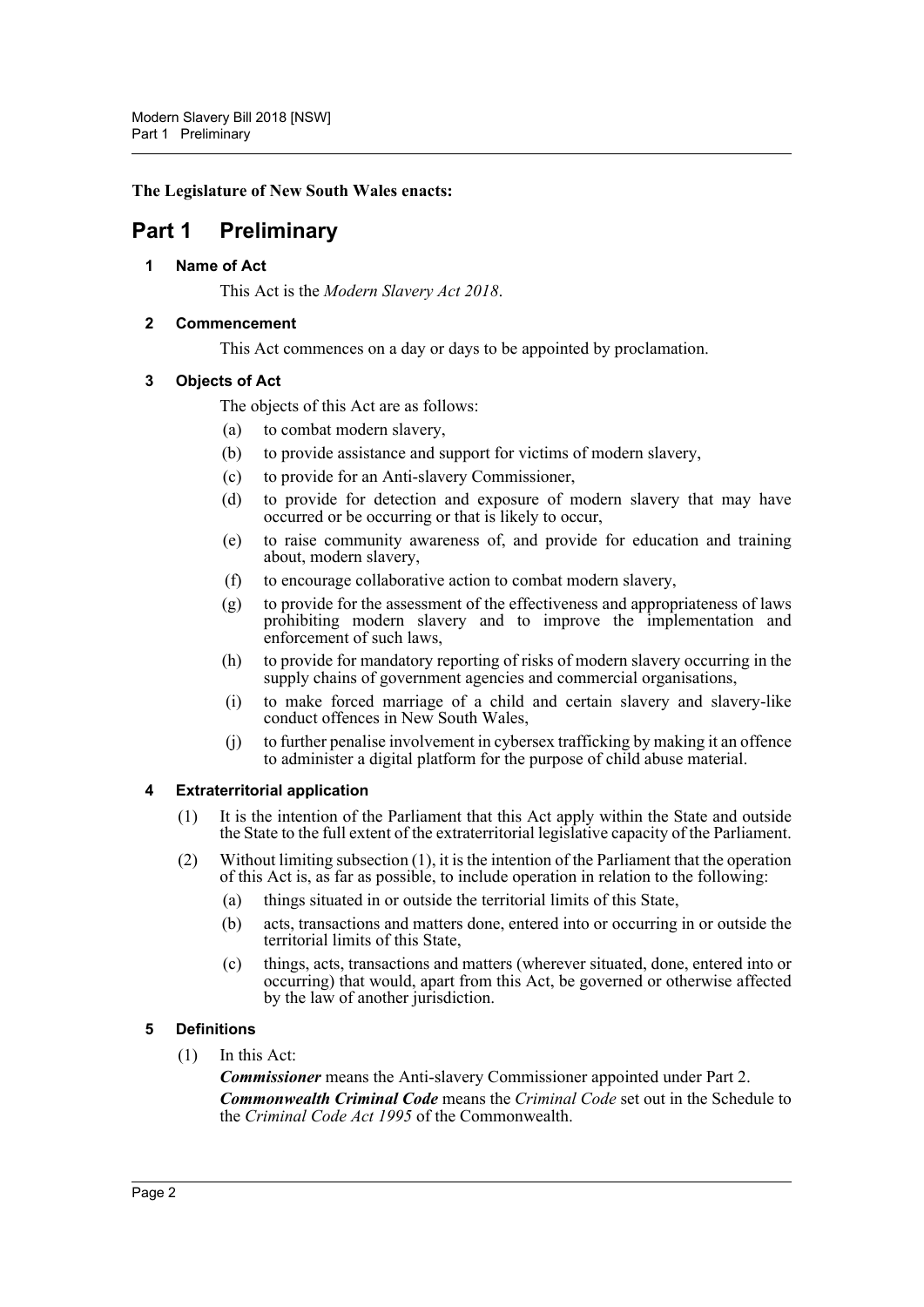*forced labour* has the meaning it has in section 270.6 of the Commonwealth Criminal Code.

*function* includes a power, authority or duty, and *exercise* a function includes perform a duty.

*government agency* means any of the following:

- (a) a government sector agency (within the meaning of the *Government Sector Employment Act 2013*),
- (b) a NSW Government agency,
- (c) a State owned corporation,
- (d) a company incorporated under the *Corporations Act 2001* of the Commonwealth of which one or more shareholders are a Minister of the Crown,
- (e) a council, county council or joint organisation within the meaning of the *Local Government Act 1993*,
- (f) any other public or local authority that is constituted by or under an Act or that exercises public functions,
- (g) any public or local authority that is constituted by an Act of another jurisdiction that exercises public functions.

*modern slavery* includes the following:

- (a) any conduct constituting a modern slavery offence,
- (b) any conduct involving the use of any form of slavery, servitude or forced labour to exploit children or other persons taking place in the supply chains of government agencies or non-government agencies.

*Modern Slavery Committee* means the joint committee called the Modern Slavery Committee constituted under this Act.

*modern slavery offence* means the following:

- (a) an offence listed in Schedule 2,
- (b) an offence of attempting, or of incitement, to commit an offence listed in Schedule 2,
- (c) an offence committed elsewhere than in New South Wales that, if committed in New South Wales, would be a modern slavery offence.

*modern slavery risk order* means an order made under Part 4.

*non-government agency* includes any commercial or non-commercial body or organisation of this or any other jurisdiction.

*Presiding Officer* means the President of the Legislative Council or the Speaker of the Legislative Assembly. However:

- (a) if there is a vacancy in the office of President, the reference to the President is a reference to the Clerk of the Legislative Council, or
- (b) if there is a vacancy in the office of Speaker, the reference to the Speaker is a reference to the Clerk of the Legislative Assembly.

*servitude* has the meaning it has in section 270.4 of the Commonwealth Criminal Code.

*slavery* has the meaning it has in section 270.1 of the Commonwealth Criminal Code. *strategic plan*—see section 11.

**Note.** The *Interpretation Act 1987* contains definitions and other provisions that affect the interpretation and application of this Act.

(2) Notes included in this Act do not form part of this Act.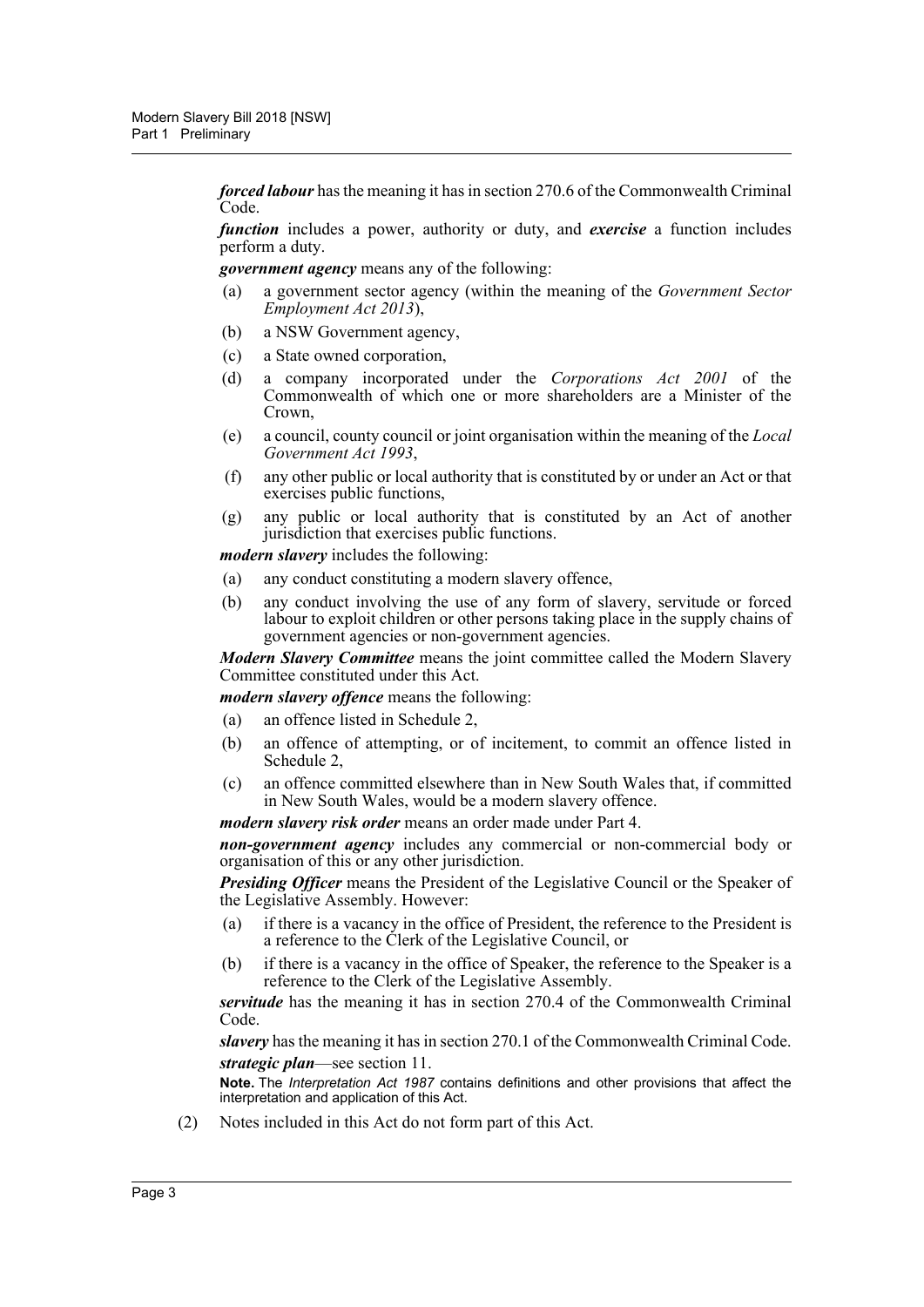# <span id="page-5-0"></span>**Part 2 Anti-slavery Commissioner**

### <span id="page-5-2"></span><span id="page-5-1"></span>**Division 1 Appointment of Commissioner**

#### **6 Appointment of Commissioner**

An Anti-slavery Commissioner is to be appointed under Part 4 of the *Government Sector Employment Act 2013*.

#### <span id="page-5-3"></span>**7 Independence of Commissioner**

Subject to this and any other Act, the Commissioner is not subject to the control and direction of the Premier or any other Minister in respect of the exercise of the Commissioner's functions under section  $9(1)(a)$  or (c).

#### <span id="page-5-4"></span>**8 Staff of Commissioner**

- (1) Persons may be employed in the Public Service under the *Government Sector Employment Act 2013* to enable the Commissioner to exercise the Commissioner's functions.
- (2) The Commissioner may arrange for the use of the services of any staff or facilities of a government agency and may, with the approval of the Minister, engage such consultants or contractors as are necessary for the purposes of this Act.

# <span id="page-5-6"></span><span id="page-5-5"></span>**Division 2 Functions of Commissioner**

#### **9 General functions of Commissioner**

- (1) The functions of the Commissioner are as follows:
	- (a) to advocate for and promote action to combat modern slavery,
	- (b) to identify and provide assistance and support for victims of modern slavery,
	- (c) to make recommendations and provide information, advice, education and training about action to prevent, detect, investigate and prosecute offences involving modern slavery,
	- (d) to co-operate with or work jointly with government and non-government agencies and other bodies and persons to combat modern slavery and provide assistance and support to victims of modern slavery,
	- (e) to monitor reporting concerning risks of modern slavery occurring in supply chains of government agencies and commercial organisations,
	- (f) to monitor the effectiveness of legislation and governmental policies and action in combating modern slavery,
	- (g) to raise community awareness of modern slavery,
	- (h) to exercise such other functions as are conferred or imposed on the Commissioner by or under this or any other Act.
- (2) In exercising the Commissioner's functions, the Commissioner must encourage good practice in:
	- (a) the prevention, detection, investigation and prosecution of modern slavery, and
	- (b) the identification of victims of modern slavery.
- (3) Unless the contrary intention appears, the Commissioner's functions may be exercised with respect to any government or non-government agency, person, matter or thing (whether or not they are in or of, or for, the State), so long as the function is exercised in relation to a matter to which this section relates.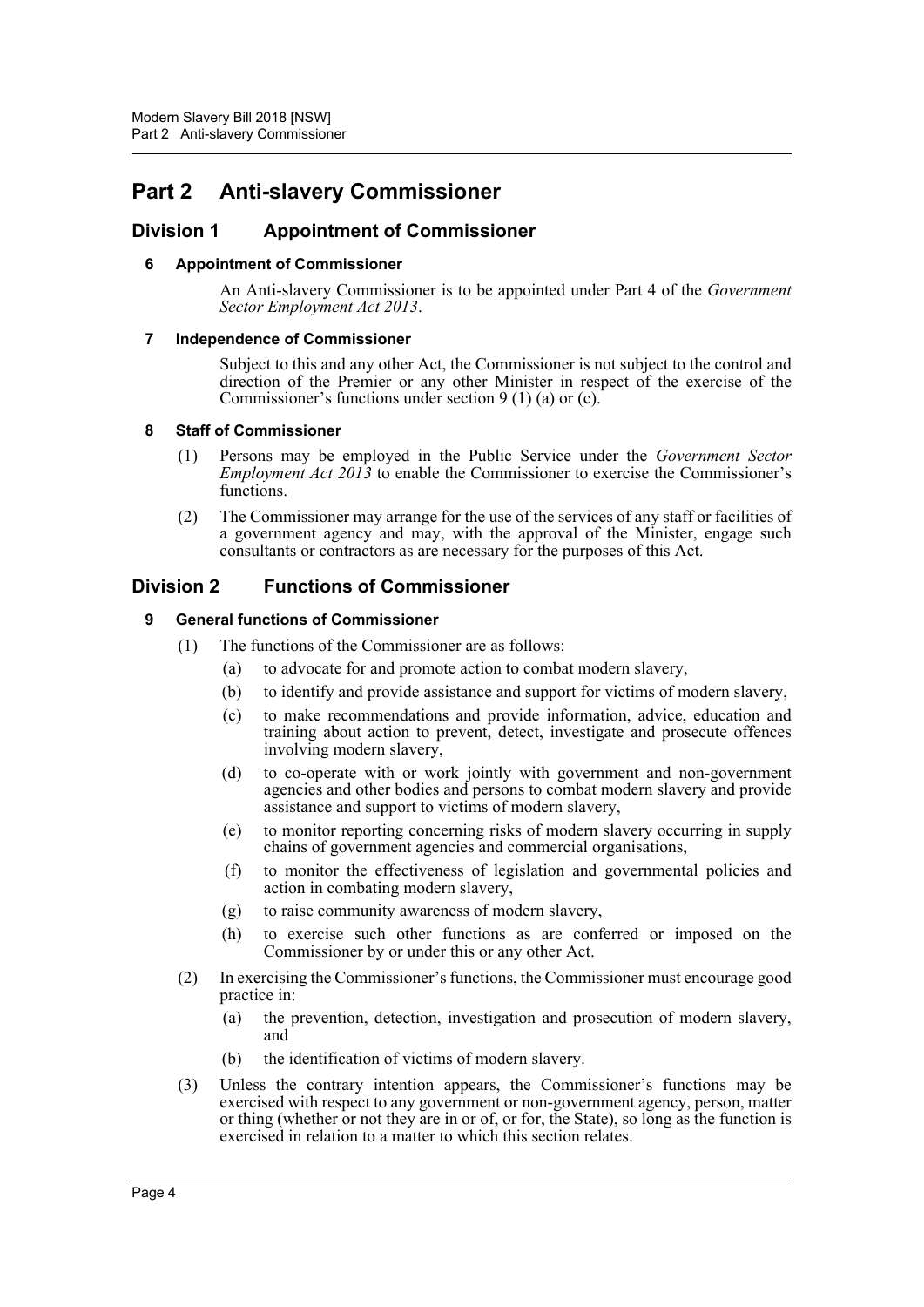#### <span id="page-6-0"></span>**10 Restriction on exercise of functions**

- (1) The Commissioner does not generally have the function of investigating or dealing directly with the complaints or concerns of individual cases but may take them into account and draw conclusions about them solely for the purpose of, or in the context of, considering a general issue.
- (2) The Commissioner may, despite subsection (1), provide individuals and their families, friends and advocates with information about and referral to government and non-government programs and services.

#### <span id="page-6-1"></span>**11 Strategic plan**

(1) In this section:

*strategic plan* means a plan setting out how the Commissioner proposes to exercise the Commissioner's functions in the period to which the plan relates.

- (2) The Commissioner must, as soon as reasonably practicable after the Commissioner's appointment, prepare a strategic plan.
- (3) The strategic plan is to be prepared in consultation with the Minister.
- (4) A strategic plan must:
	- (a) state the period (not being less than one year or more than 3 years) to which it relates, and
	- (b) outline the Commissioner's key objectives and priorities for that period.
- (5) In particular, and without limiting subsection (4) (b), the plan must address the following:
	- (a) a strategy to combat human trafficking in accordance with the *National Action Plan to Combat Human Trafficking and Slavery 2015–19* launched by the Minister for Justice of the Commonwealth in 2014,
	- (b) strategies for raising public awareness about modern slavery and providing education and training about combating modern slavery.
- (6) A new strategic plan may be made in accordance with this section to replace an earlier strategic plan.
- (7) The Commissioner is to cause a copy of the strategic plan (and any replacement strategic plan) to be published on a publicly accessible website.

#### <span id="page-6-2"></span>**12 Commissioner's public awareness and advice functions generally**

The Commissioner is:

- (a) to promote public awareness of modern slavery and its effects on its victims, and
- (b) to provide advice, education and training on ways to prevent modern slavery taking place and assist the victims of modern slavery, and
- (c) to encourage reporting of instances of suspected modern slavery to appropriate authorities (including without limitation reporting by sex workers and bodies or organisations representing sex workers), and
- (d) to establish and maintain a hotline (or utilise a hotline maintained by a government or non-government agency or other body or organisation) for provision of advice and assistance to children and other persons who are, or may be, victims of modern slavery.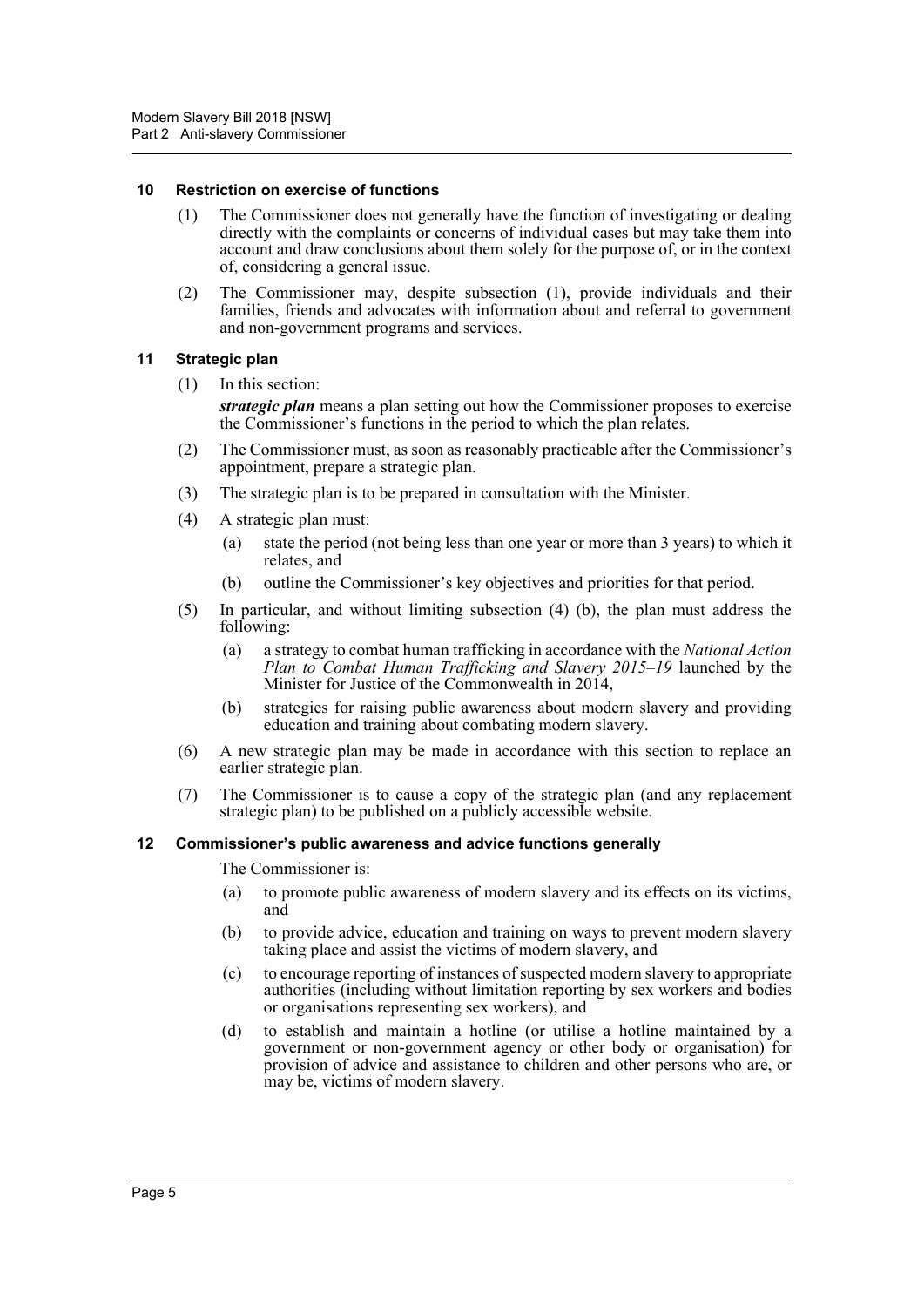#### <span id="page-7-0"></span>**13 Referral of matters to police and other agencies in the State and elsewhere**

- (1) This section applies to any information obtained by the Commissioner in the course of exercising the Commissioner's functions, being reports or other information relating to modern slavery or suspected instances of modern slavery.
- (2) The Commissioner may refer any such information to the Commissioner of Police, the Ombudsman, the Secretary of the Department of Family and Community Services or any other investigative or government agency (whether or not they are in or of the State) that the Commissioner considers appropriate.
- (3) In exercising the Commissioner's functions, the Commissioner may work in co-operation with educational institutions, bodies and organisations representing the interests of any industry and such other persons, bodies and organisations as the Commissioner thinks appropriate.
- (4) Information may be referred in accordance with this section despite the *Privacy and Personal Information Protection Act 1998* and the *Health Records and Information Privacy Act 2002* but only to the extent that it is relevant to the exercise of a function of the Commissioner under this section.

#### <span id="page-7-1"></span>**14 Co-operation between the Commissioner and New South Wales agencies**

- (1) The Commissioner and government or non-government agencies in or of the State that provide or deal with services or issues affecting victims of modern slavery must work in co-operation in the exercise of their respective functions.
- (2) The duty to co-operate includes, subject to any duty of confidentiality imposed by law, the following duties:
	- (a) the duty to disclose information that is likely to be of assistance to the Commissioner or an agency in the exercise of functions imposed on the Commissioner or agency with respect to modern slavery and victims of modern slavery,
	- (b) the duty to provide reasonable assistance and support to the Commissioner or an agency in connection with the exercise by the Commissioner or an agency of functions with respect to modern slavery and victims of modern slavery.
- (3) Arrangements may be made by the Minister with the Minister to whom a government agency is responsible to secure such co-operation, including in connection with the provision by the agency of information (or access to documents) required by the Commissioner in relation to services or issues affecting the victims.
- (4) A reference in this section to the provision of access to documents includes a reference to the provision of copies of documents.
- (5) Information must be provided in accordance with this section despite the *Privacy and Personal Information Protection Act 1998* and the *Health Records and Information Privacy Act 2002* but only to the extent that it is relevant to the exercise of a function of the Commissioner under this section.

#### <span id="page-7-2"></span>**15 Co-operation with other agencies, persons, bodies and organisations**

- (1) In exercising the Commissioner's functions, the Commissioner may work in co-operation with government and non-government agencies, and such other persons, bodies and organisations as the Commissioner thinks appropriate.
- (2) The Commissioner may consult with, and disseminate information to, government and non-government agencies and such other persons, bodies and organisations as the Commissioner thinks appropriate.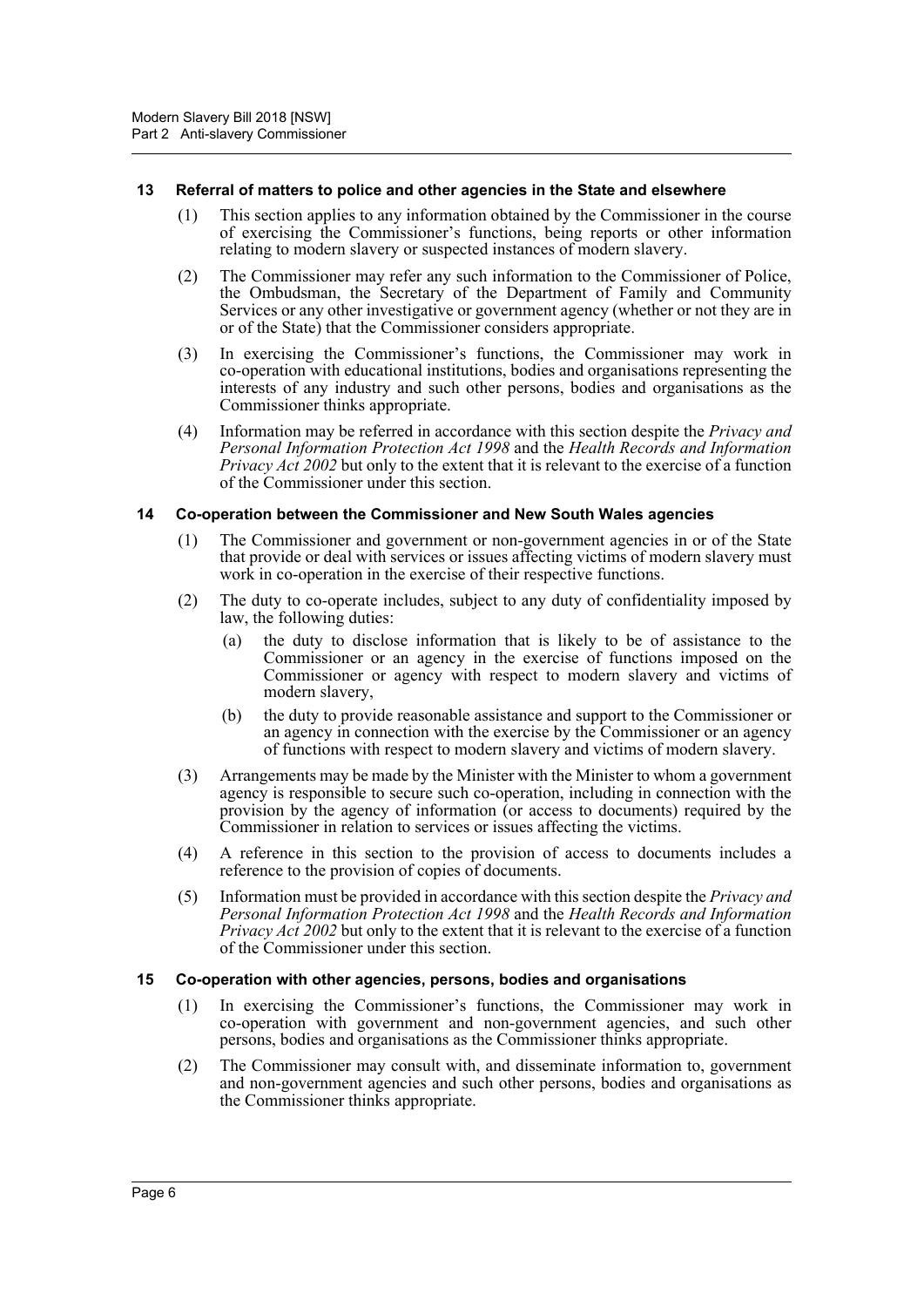#### <span id="page-8-0"></span>**16 Breach of duty of confidentiality excluded**

A person does not incur any criminal or civil liability (including liability for breaching any duty of confidentiality) for providing any information to the Commissioner if the information is provided in accordance with this Act and in good faith.

#### <span id="page-8-1"></span>**17 Incidental powers**

The Commissioner has power to do all things necessary to be done for or in connection with, or reasonably incidental to, the exercise of the Commissioner's functions. Any specific powers conferred on the Commissioner by this Act are not taken to limit by implication the generality of this section.

#### <span id="page-8-2"></span>**18 Delegation**

The Commissioner may delegate any of the Commissioner's functions (other than this power of delegation) to a member of the staff of the Commissioner or to a person of a class prescribed by the regulations.

### <span id="page-8-3"></span>**Division 3 Reports by Commissioner**

#### <span id="page-8-4"></span>**19 Annual and other reports to Parliament**

- (1) The Commissioner is required to prepare, within the period of 4 months after 30 June in each year, a report of the Commissioner's operations during the year ended on that 30 June and furnish the report to the Minister. The report is to be furnished to the Presiding Officer of each House of Parliament within 14 sitting days after it is given to the Minister.
- (2) A report by the Commissioner under this section must include the following:
	- (a) a description of the Commissioner's activities during that year in relation to each of the Commissioner's functions,
	- (b) a review of progress on implementation of the strategic plan relevant to the period to which the report relates,
	- (c) an evaluation of the response of relevant government agencies to the recommendations of the Commissioner,
	- (d) any recommendations for changes in the laws of the State, or for administrative action, that the Commissioner considers should be made as a result of the exercise of the Commissioner's functions.
- (3) In particular, and without limiting subsection  $(2)$  (c), the report is to include a review of the following:
	- (a) the extent to which the government of NSW has provided mandatory training on modern slavery to front-line government agencies, workers in non-government agencies and the public generally during the year,
	- (b) the extent to which the government of NSW has implemented changes in the information and communications technology use policies applicable to government agencies to prohibit the viewing of child abuse material and provided clear guidelines for responding to failures to comply with those policies during the year,
	- (c) action by the Department of Family and Community Services during the year to develop a system of support (including provision of accommodation) for victims of forced under–age marriage, irrespective of whether any offence against the victim has been prosecuted.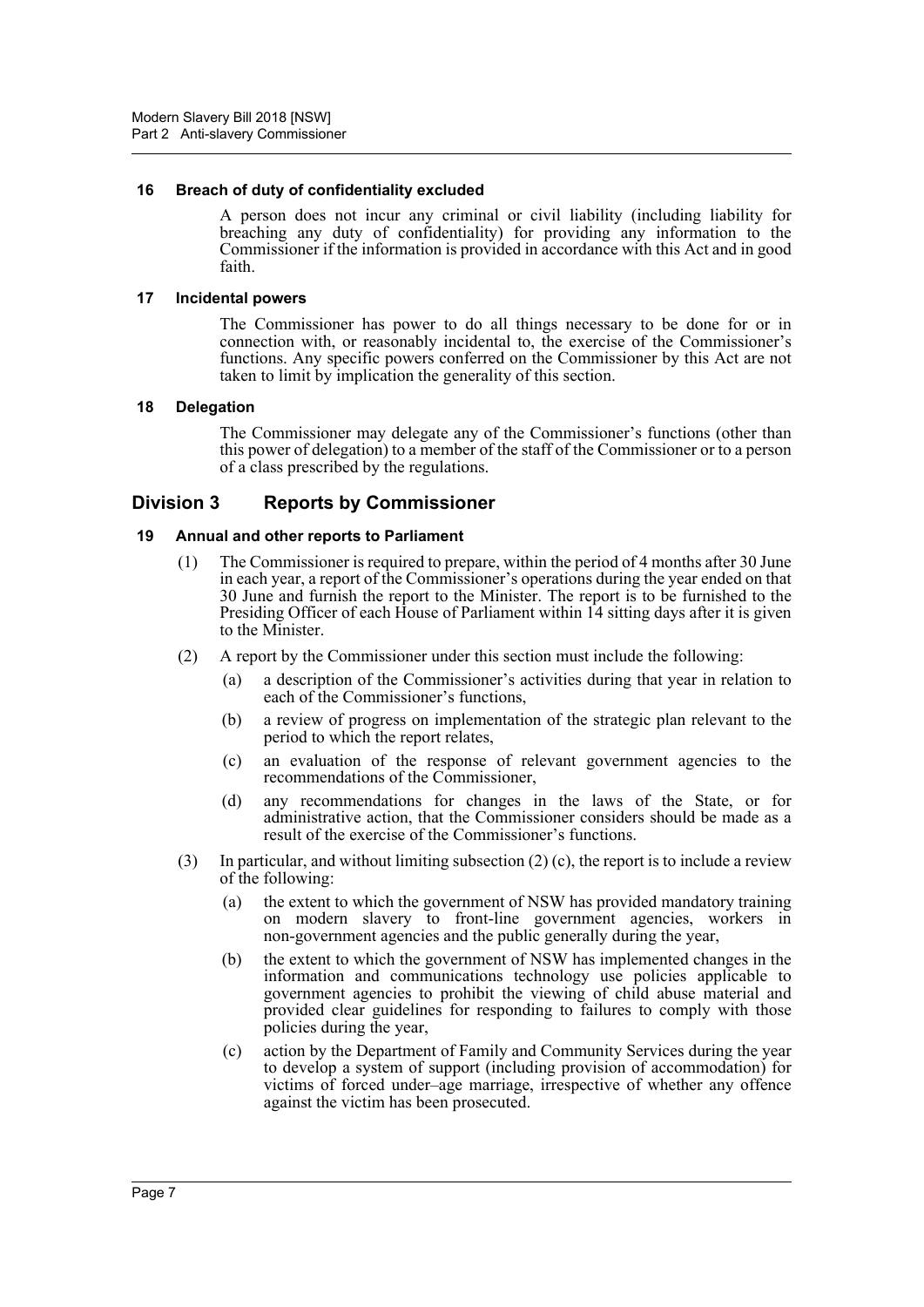- (4) The Commissioner may, at any time, make a report on any particular issue or general matter relating to the Commissioner's functions and furnish the report to the Minister who is to furnish the report to the Presiding Officer of each House of Parliament.
- (5) The Commissioner is to make a special report to the Minister on any particular issue or general matter requested by the Minister. The special report may be furnished by the Minister to the Presiding Officer of each House of Parliament.

#### <span id="page-9-0"></span>**20 Reports under Children and Young Persons (Care and Protection) Act 1998**

Any information obtained by the Commissioner in the course of exercising the Commissioner's functions may be used for the purposes of making a report to the Secretary of the Department of Family and Community Services under section 24 (Report concerning child or young person at risk of significant harm) of the *Children and Young Persons (Care and Protection) Act 1998*. The Commissioner must use the information for that purpose if the Commissioner has reasonable grounds to suspect that a child or young person, or a class of children or young persons, is at risk of significant harm.

### <span id="page-9-1"></span>**Division 4 Modern Slavery Committee**

#### <span id="page-9-2"></span>**21 Constitution of Committee**

- (1) On the commencement of this Division and as soon as practicable after the commencement of the first session of each Parliament, a joint committee of members of Parliament, to be known as the Modern Slavery Committee, is to be appointed.
- (2) The Modern Slavery Committee has the functions conferred or imposed on it by or under this or any other Act.

#### <span id="page-9-3"></span>**22 Functions of Committee**

- (1) The Modern Slavery Committee has the following functions under this Act:
	- (a) to inquire into and report on matters relating to modern slavery,
	- (b) to report to both Houses of Parliament on matters relating to modern slavery.
- (2) Nothing in this Division authorises the Modern Slavery Committee to investigate a matter relating to particular conduct.
- (3) The Commissioner may, as soon as practicable after a report of the Modern Slavery Committee has been tabled in a House of Parliament, make and furnish to the Presiding Officer of that House a report in response to the report of the Committee.

#### <span id="page-9-4"></span>**23 Membership of Committee**

- (1) The Modern Slavery Committee is to consist of 8 members, of whom:
	- (a) 4 are to be members of, and appointed by, the Legislative Council, and
	- (b) 4 are to be members of, and appointed by, the Legislative Assembly.
- (2) The appointment of members of the Committee is, as far as practicable, to be in accordance with the practice of Parliament with respect to the appointment of members to serve on joint committees of both Houses of Parliament.
- (3) A person is not eligible for appointment as a member of the Modern Slavery Committee if the person is a Minister of the Crown or a Parliamentary Secretary.
- (4) Schedule 1 contains provisions relating to the Modern Slavery Committee.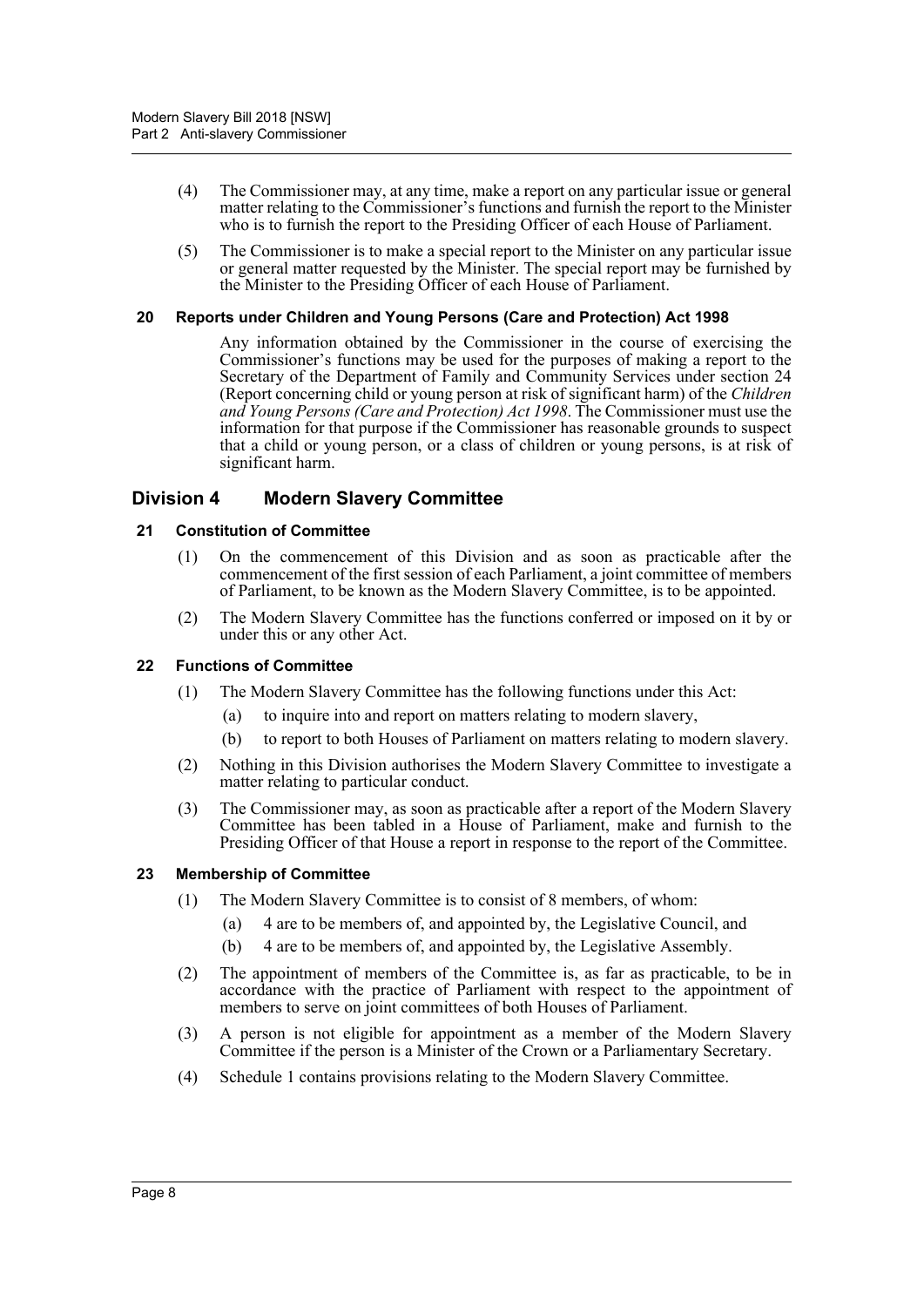# <span id="page-10-0"></span>**Part 3 Supply chains**

#### <span id="page-10-1"></span>**24 Transparency of supply chain**

(1) In this Act:

*commercial organisation* means an organisation (other than a government agency of the State) having employees in the State that:

- (a) supplies goods and services for profit or gain, and
- (b) has a total turnover in a financial year of the organisation of not less than \$50 million or such other amount as may be prescribed by the regulations.

*organisation* means the following:

- (a) any corporation (within the meaning of section 57A of the *Corporations Act 2001* of the Commonwealth) or incorporated partnership,
- (b) an association (including a partnership) other than one referred to in paragraph (a), or other body of persons.
- (2) A commercial organisation must prepare a modern slavery statement complying with subsection (3) for each financial year of the organisation. Maximum penalty: 10,000 penalty units.
- (3) The statement is to be prepared in accordance with the regulations within such period after the end of the financial year as is provided for by the regulations.
- (4) The statement is to contain such information as may be required by or under the regulations for or with respect to steps taken by the commercial organisation during the financial year to ensure that its goods and services are not a product of supply chains in which modern slavery is taking place.
- (5) Without limiting subsection (4), the regulations may require a modern slavery statement to include information about the following:
	- (a) the organisation's structure, its business and its supply chains,
	- (b) its due diligence processes in relation to modern slavery in its business and supply chains,
	- (c) the parts of its business and supply chains where there is a risk of modern slavery taking place, and the steps it has taken to assess and manage that risk,
	- (d) the training about modern slavery available to its employees.
- (6) The commercial organisation must make its modern slavery statement public in accordance with the regulations.

Maximum penalty: 10,000 penalty units.

(7) A person must not provide information in connection with a matter under this section that the person knows, or ought reasonably to know, is false or misleading in a material particular.

Maximum penalty: 10,000 penalty units.

**Note.** The *Crimes Act 1900* contains other offences relating to false and misleading information: sections 307B and 307C (False or misleading information/documents—maximum penalty imprisonment for 2 years or \$22,000, or both).

(8) The regulations may exempt or provide for the exemption, unconditionally or subject to conditions, of any organisation or class of organisation from any or all of the provisions of this section or the regulations made for the purposes of this section. **Note.** Section 175 of the *Public Works and Procurement Act 1912* provides for transparency in the supply chains of government agencies of the State.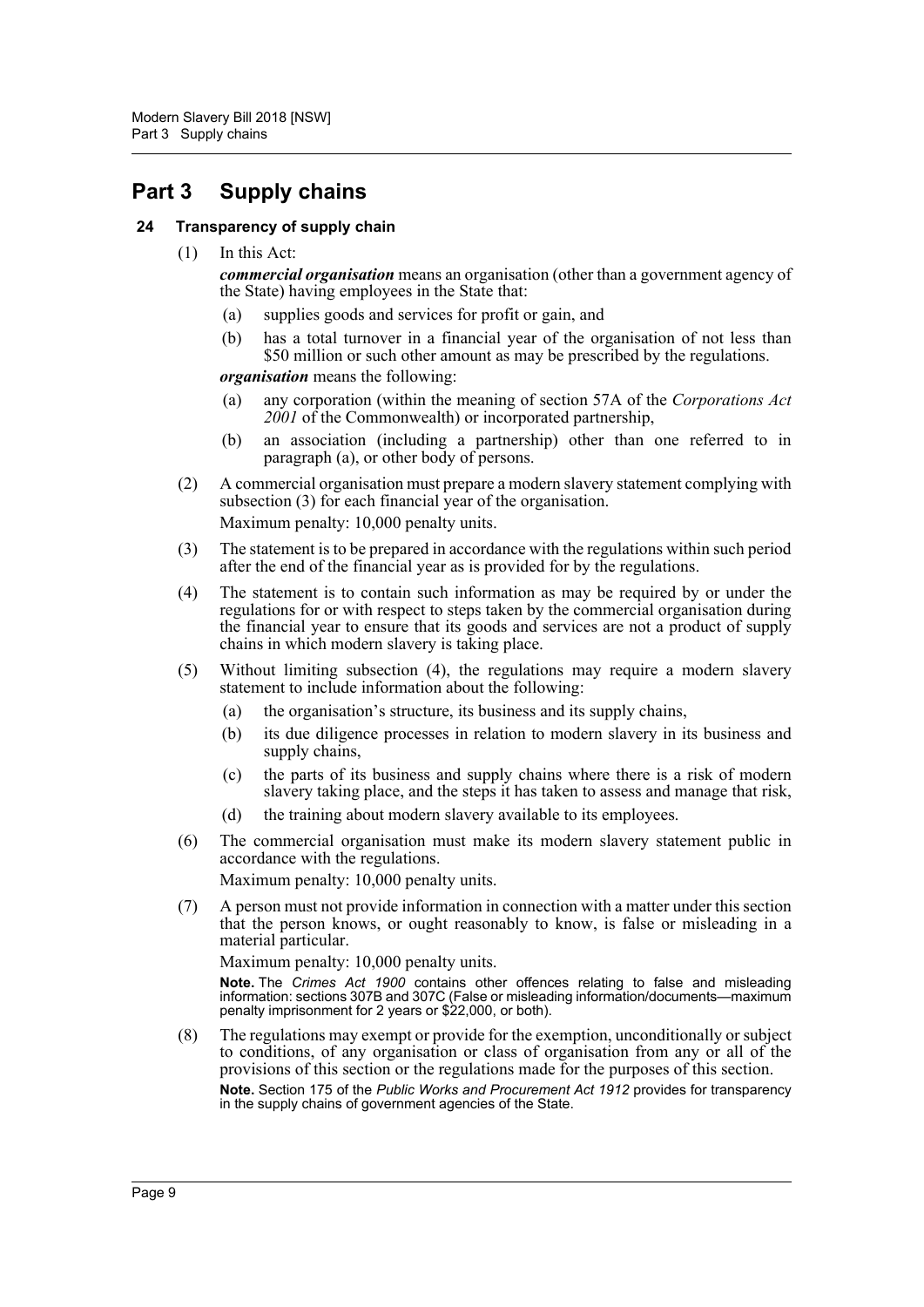(9) This section does not apply to a commercial organisation if the organisation is subject to obligations under a law of the Commonwealth or another State or a Territory that is prescribed as a corresponding law for the purposes of this section.

#### <span id="page-11-0"></span>**25 Government agency procurement**

The Commissioner must regularly consult with the Auditor-General and the NSW Procurement Board to monitor the effectiveness of due diligence procedures in place to ensure that the procurement of goods and services by government agencies are not the product of modern slavery.

#### <span id="page-11-1"></span>**26 Public register**

- (1) The Commissioner is to keep a register in electronic form that:
	- (a) identifies any commercial organisation that has disclosed in a modern slavery statement under section 24 that its goods and services are, or may be, a product of supply chains in which modern slavery may be taking place and whether the commercial organisation has taken steps to address the concern, and
	- (b) identifies any other organisation or body that has voluntarily disclosed to the Commissioner that its goods and services are, or may be, a product of supply chains in which modern slavery is taking place and whether the organisation or body has taken steps to address the concern, and
	- (c) identifies any government agency failing to comply with directions of the NSW Procurement Board under section 175 of the *Public Works and Procurement Act 1912* concerning procurement (within the meaning of Part 11 of that Act) of goods and services that are the product of modern slavery and whether the government agency has taken steps to ensure compliance in the future.
- (2) The Commissioner is to make the register publicly available free of charge.

#### <span id="page-11-2"></span>**27 Codes of practice**

- (1) The Commissioner may develop, and make publicly available, codes of practice for the purpose of providing guidance in identifying modern slavery taking place within the supply chains of government and non-government agencies and steps that can be taken by government and non-government agencies to remediate or monitor identified risks.
- (2) A code of practice may refer to or incorporate, with or without modification, a standard or other document prepared or published by a body specified in the code, as in force at a particular time or from time to time.

#### <span id="page-11-3"></span>**28 Commissioner's public awareness and advice functions—supply chains**

- (1) The Commissioner may promote public awareness of and provide advice on steps that can be taken by government and non-government agencies to remediate or monitor risks of modern slavery taking place in their supply chains, including encouraging agencies to develop their capacity to avoid such risks.
- (2) Without limiting subsection (1), the Commissioner may make information available to government and non-government agencies and other persons about matters to consider in relation to employing persons to work in supply chains.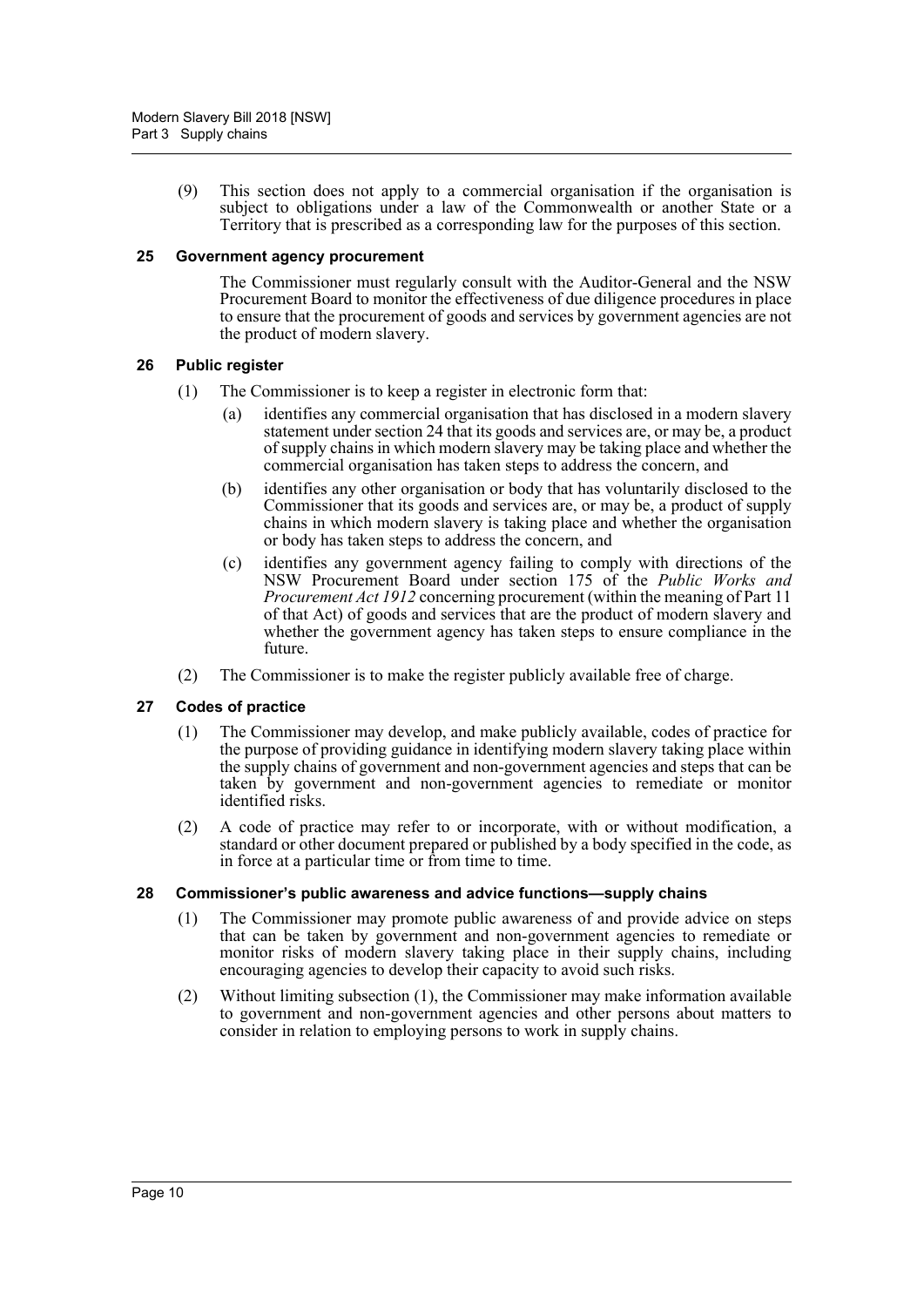# <span id="page-12-0"></span>**Part 4 Court orders**

#### <span id="page-12-1"></span>**29 Modern slavery risk order**

- (1) A court that convicts a person of an offence listed in Schedule 2 may (on the conviction or at any time afterwards) make an order prohibiting the person from engaging in conduct described in the order (a *modern slavery risk order*) if the court is satisfied:
	- (a) that, on the balance of probabilities, there is reasonable cause to believe, having regard to the nature and pattern of conduct of the person, that the person poses a risk of engaging in conduct constituting modern slavery, and
	- (b) the making of the order will reduce the risk, and
	- (c) the order is necessary for the purpose of protecting persons generally, or a particular person, from the physical or psychological harm that is likely to be caused if the convicted person engages in the conduct.
- (2) Without limiting the orders that may be made under subsection (1), the court may prohibit the convicted person from contacting any victim of the modern slavery offence for which the person was convicted or a relative of the victim.
- (3) In determining whether or not to make a modern slavery risk order against a person, the court is to consider the following:
	- (a) the seriousness of the offence for which the person was convicted,
	- (b) the seriousness of the person's total criminal record,
	- (c) the effect of the order on the person in comparison with the level of the risk that a further modern slavery offence may be committed by the person,
	- (d) any other matters it thinks relevant.
- (4) A modern slavery risk order may be made by the court on its own initiative or on application by the Attorney General or the Director of Public Prosecutions.
- (5) A modern slavery risk order has effect for such period after it is made (of at least 2 years) as is specified by the court.
- (6) An application may be made to the Supreme Court by a person who is subject to a modern slavery risk order to vary or revoke the order.
- (7) The Supreme Court may dispose of the application:
	- (a) by varying or revoking the order, or
	- (b) by dismissing the application.
- (8) A person who is subject to a modern slavery risk order must not, without reasonable excuse, contravene the order.

Maximum penalty: 500 penalty units or imprisonment for 2 years, or both.

(9) The onus of proof of reasonable excuse in proceedings under subsection (8) lies on the person charged with the offence.

**Note.** A person who is convicted of a modern slavery offence may also be subject to orders under the *Confiscation of Proceeds of Crime Act 1989* or the *Criminal Assets Recovery Act 1990*. For example, if a person is convicted of a serious offence (such as an offence under section 91G or 93AB of the *Crimes Act 1900*) the Director of Public Prosecutions or another appropriate officer may seek the making of a pecuniary penalty order under the *Confiscation of Proceeds of Crime Act 1989* against the person in respect of benefits derived by the person from the commission of the offence. Similarly, if a person engages in serious crime related activity such as any thing that is an offence under section 93AB (Slavery, servitude and child forced labour) of the *Crimes Act 1900* an assets forfeiture order may be made against the person on application by the New South Wales Crime Commission under the *Criminal Assets Recovery Act 1990*.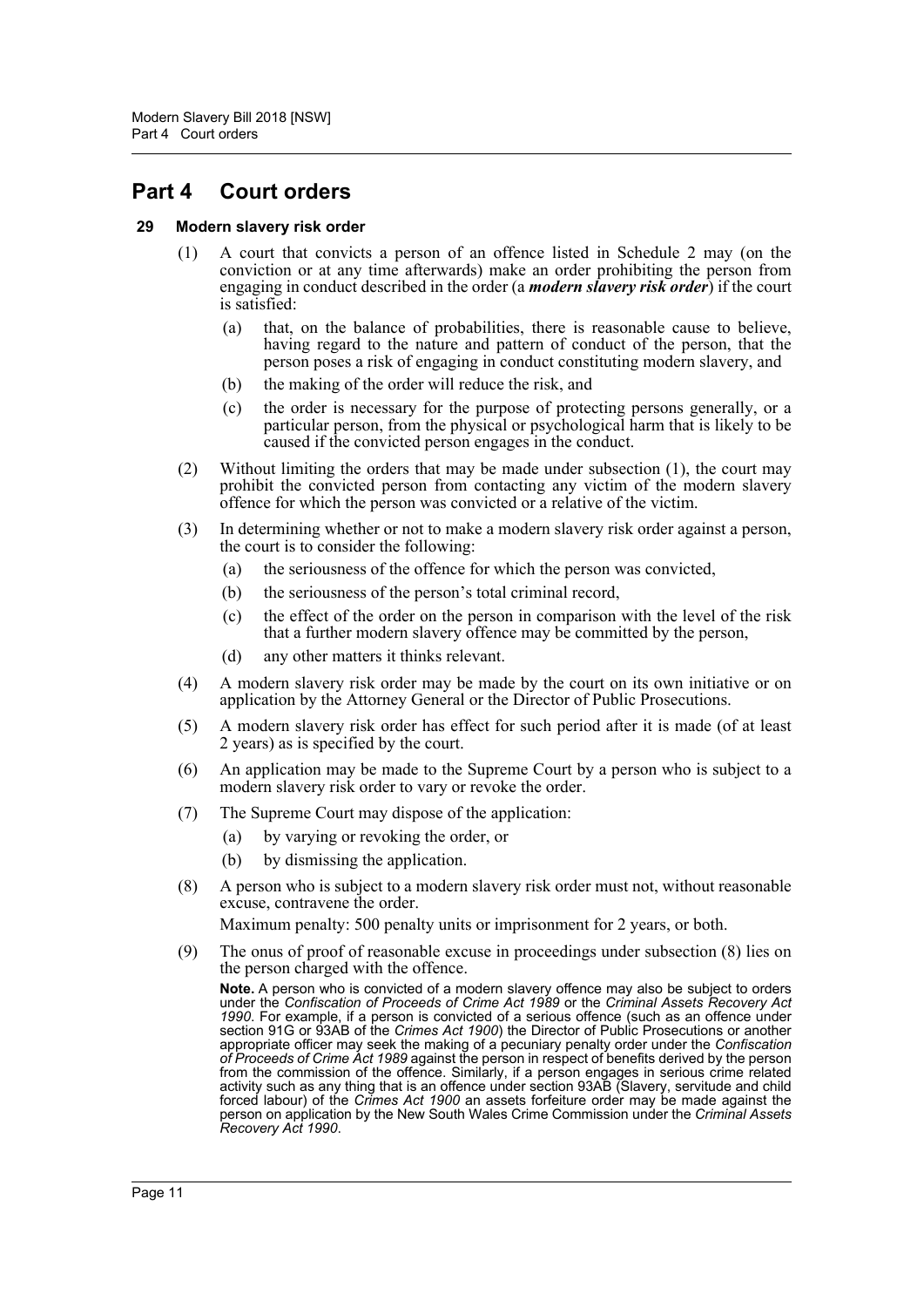# <span id="page-13-0"></span>**Part 5 Miscellaneous**

#### <span id="page-13-1"></span>**30 Act to bind Crown**

This Act binds the Crown in right of New South Wales and, in so far as the legislative power of the Parliament of New South Wales permits, the Crown in all its other capacities.

#### <span id="page-13-2"></span>**31 Annual reports**

- (1) The annual reporting information for a GSF agency under the *Government Sector Finance Act 2018* is to include the following matters:
	- (a) a statement of the action taken by the agency in relation to any issue raised by the Anti-slavery Commissioner during the financial year then ended concerning the operations of the agency and identified by the Commissioner as being a significant issue,
	- (b) a statement of steps taken to ensure that goods and services procured by and for the agency during the financial year then ended were not the product of modern slavery within the meaning of the *Modern Slavery Act 2018*.
- (2) This section commences on the commencement of Part 7.3 of the *Government Sector Finance Act 2018*.

#### <span id="page-13-3"></span>**32 Expenditure under this Act**

Any expenditure incurred in the administration or execution of this Act by the State is to be paid out of money to be provided by Parliament.

#### <span id="page-13-4"></span>**33 Nature of proceedings for offences**

- (1) Proceedings for an offence under this Act or the regulations may be dealt with:
	- (a) summarily before the Local Court, or
	- (b) summarily before the District Court.
- (2) If proceedings are brought in the Local Court, the maximum monetary penalty that the Local Court may impose for the offence is 100 penalty units, despite any higher maximum monetary penalty provided in respect of the offence.

#### <span id="page-13-5"></span>**34 Regulations**

- (1) The Governor may make regulations, not inconsistent with this Act, for or with respect to any matter that by this Act is required or permitted to be prescribed or that is necessary or convenient to be prescribed for carrying out or giving effect to this Act.
- (2) The regulations may create an offence punishable by a penalty not exceeding 50 penalty units.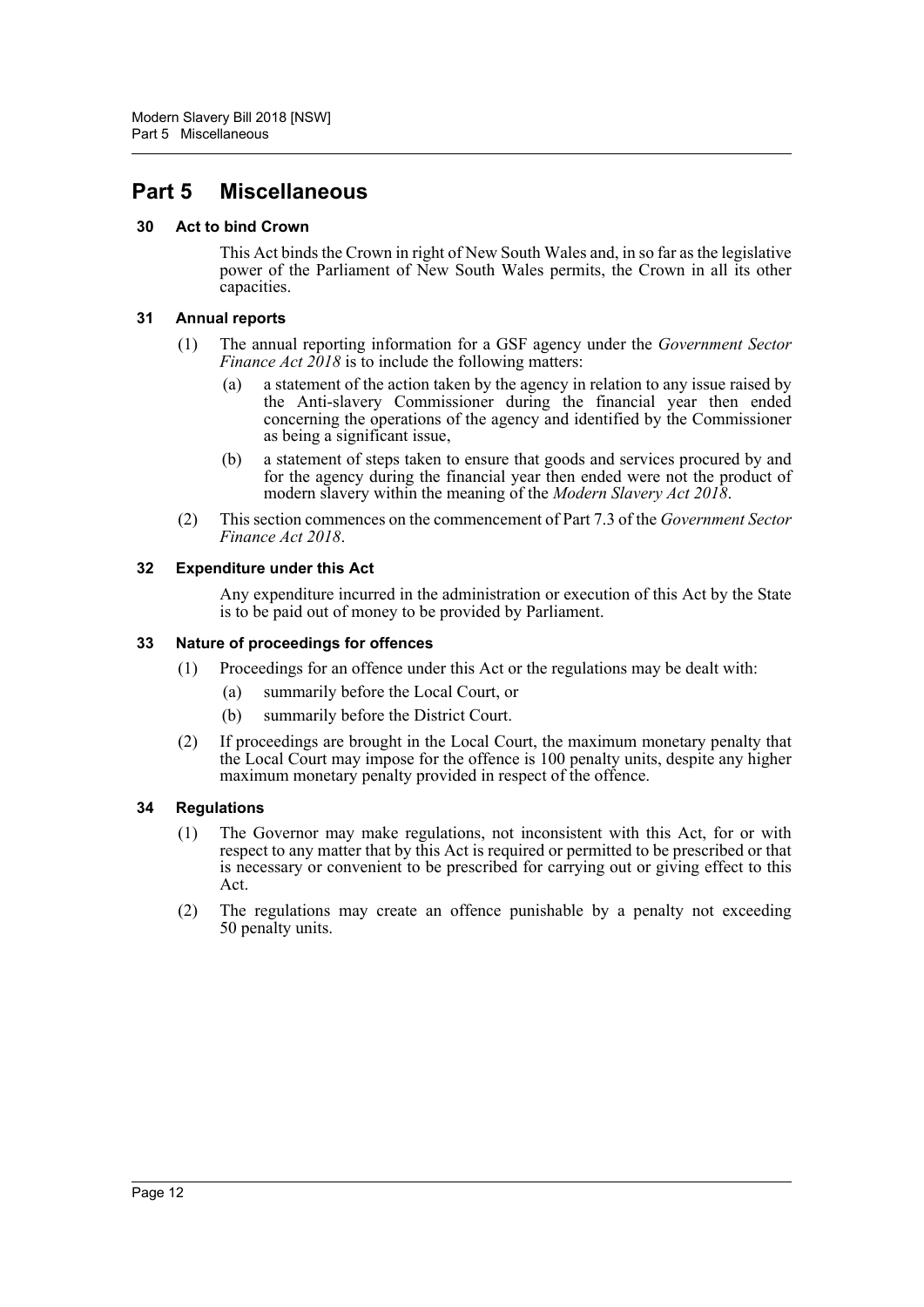# <span id="page-14-0"></span>**Schedule 1 Modern Slavery Committee**

(Section 23 (4))

#### **1 Definition**

In this Schedule, *Committee* means the Modern Slavery Committee.

#### **2 Vacancies**

- (1) A member of the Committee ceases to hold office:
	- (a) when the Legislative Assembly is dissolved or expires by the effluxion of time, or
	- (b) if the member becomes a Minister of the Crown or a Parliamentary Secretary, or
	- (c) if the member ceases to be a member of the Legislative Council or Legislative Assembly, or
	- (d) if, being a member of the Legislative Council, the member resigns the office by instrument in writing addressed to the President of the Legislative Council, or
	- (e) if, being a member of the Legislative Assembly, the member resigns the office by instrument in writing addressed to the Speaker of the Legislative Assembly, or
	- (f) if the member is discharged from office by the House of Parliament to which the member belongs.
- (2) Either House of Parliament may appoint one of its members to fill a vacancy among the members of the Committee appointed by that House.

#### **3 Chair and Deputy Chair**

- (1) There is to be a Chair and a Deputy Chair of the Committee, who are to elected by and (subject to subclause (2)) from the members of the Committee.
- (2) The Chair must not be a member of a party that has been elected to Government.
- (3) A member of the Committee ceases to hold office as Chair or Deputy Chair of the Committee if:
	- (a) the member ceases to be a member of the Committee, or
	- (b) the member resigns the office by instrument in writing presented to a meeting of the Committee, or
	- (c) the member is discharged from office by the Committee.
- (4) At any time when the Chair is absent from New South Wales or is, for any reason, unable to perform the duties of Chair or there is a vacancy in that office, the Deputy Chair may exercise the functions of the Chair under this Act or under the *Parliamentary Evidence Act 1901*.

#### **4 Procedure**

- (1) The procedure for the calling of meetings of the Committee and for the conduct of business at those meetings is, subject to this Act, to be as determined by the Committee.
- (2) The Clerk of the Parliaments is to call the first meeting of the Committee, and the first meeting of the Committee in each Parliament, in such manner as the Clerk thinks fit.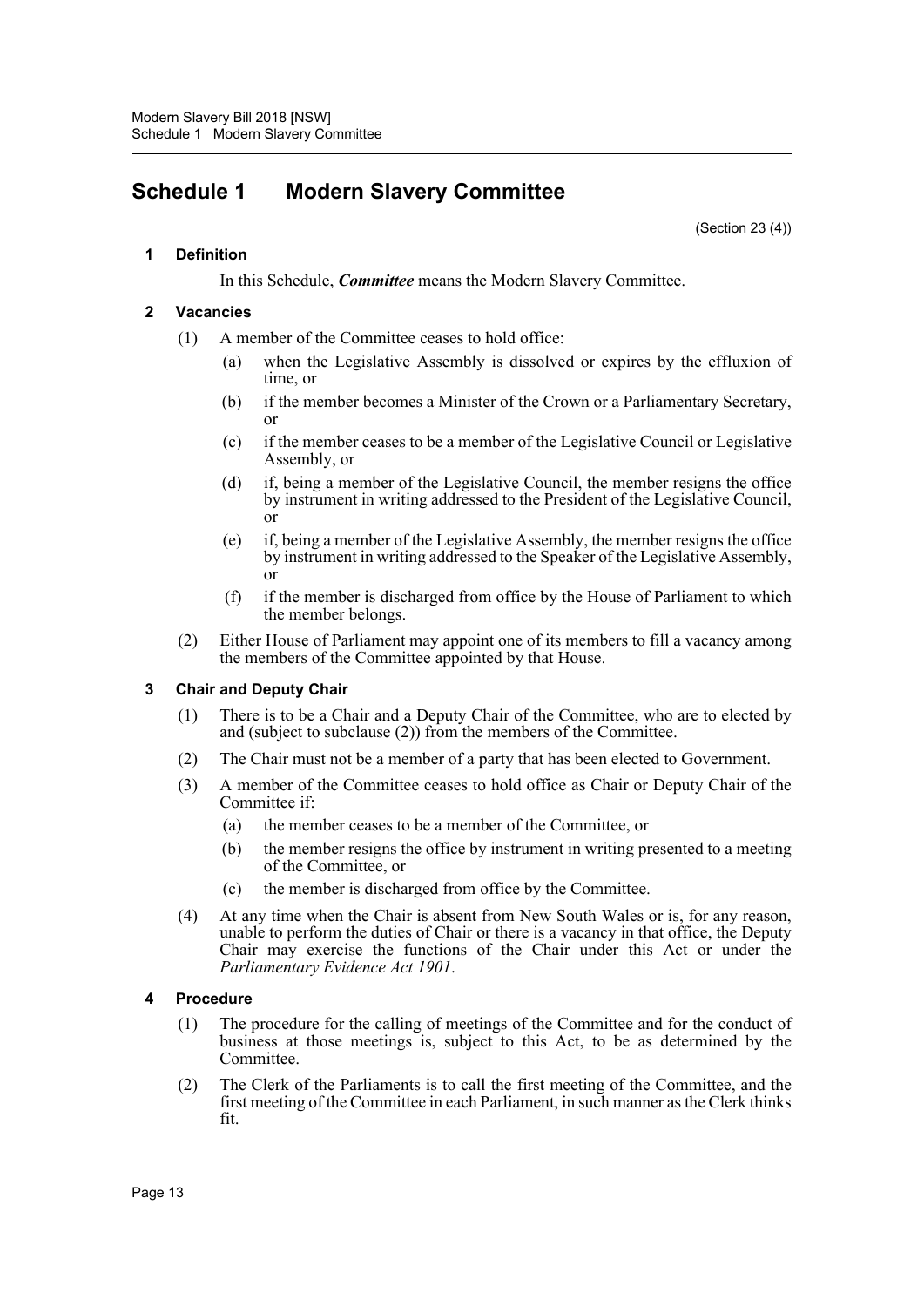- (3) At a meeting of the Committee, 4 members constitute a quorum, but the Committee must meet as a joint committee at all times.
- (4) The Chair or, in the absence of the Chair, the Deputy Chair (or, in the absence of both the Chair and the Deputy Chair, a member of the Committee elected to chair the meeting by the members present) is to preside at a meeting of the Committee.
- (5) The Deputy Chair or other member presiding at a meeting of the Committee has, in relation to the meeting, all the functions of the Chair.
- (6) The Chair, Deputy Chair or other member presiding at a meeting of the Committee has a deliberative vote and, in the event of an equality of votes, also has a casting vote.
- (7) A question arising at a meeting of the Committee is to be determined by a majority of the votes of the members present and voting.
- (8) The Committee may sit and transact business despite any prorogation of the Houses of Parliament or any adjournment of either House of Parliament.
- (9) The Committee may sit and transact business on a sitting day of a House of Parliament during the time of sitting.
- (10) Except as otherwise provided by this Act, the practice and procedure of the Committee is to be in accordance with the Standing Rules and Orders of the Legislative Council regulating the committees of the House.

#### **5 Reporting when Parliament not in session**

- (1) If a House of Parliament is not sitting when the Committee seeks to furnish a report to it, the Committee may present copies of the report to the Clerk of the House.
- (2) The report:
	- (a) on presentation and for all purposes is taken to have been laid before the House, and
	- (b) may be printed by authority of the Clerk, and
	- (c) if printed by authority of the Clerk, is for all purposes taken to be a document published by or under the authority of the House, and
	- (d) is to be recorded in the Minutes, or Votes and Proceedings, of the House on the first sitting day of the House after receipt of the report by the Clerk.

#### **6 Evidence**

- (1) The Committee has power to send for persons, papers and records.
- (2) Subject to clause 7, the Committee must take all evidence in public.
- (3) If the Committee as constituted at any time has taken evidence in relation to a matter but the Committee as so constituted has ceased to exist before reporting on the matter, the Committee as constituted at any subsequent time, whether during the same or another Parliament, may consider that evidence as if it had taken the evidence.
- (4) The production of documents to the Committee is to be in accordance with the practice of the Legislative Council with respect to the production of documents to committees of the Legislative Council.

#### **7 Confidentiality**

(1) If any evidence proposed to be given before, or the whole or a part of a document produced or proposed to be produced to, the Committee relates to a secret or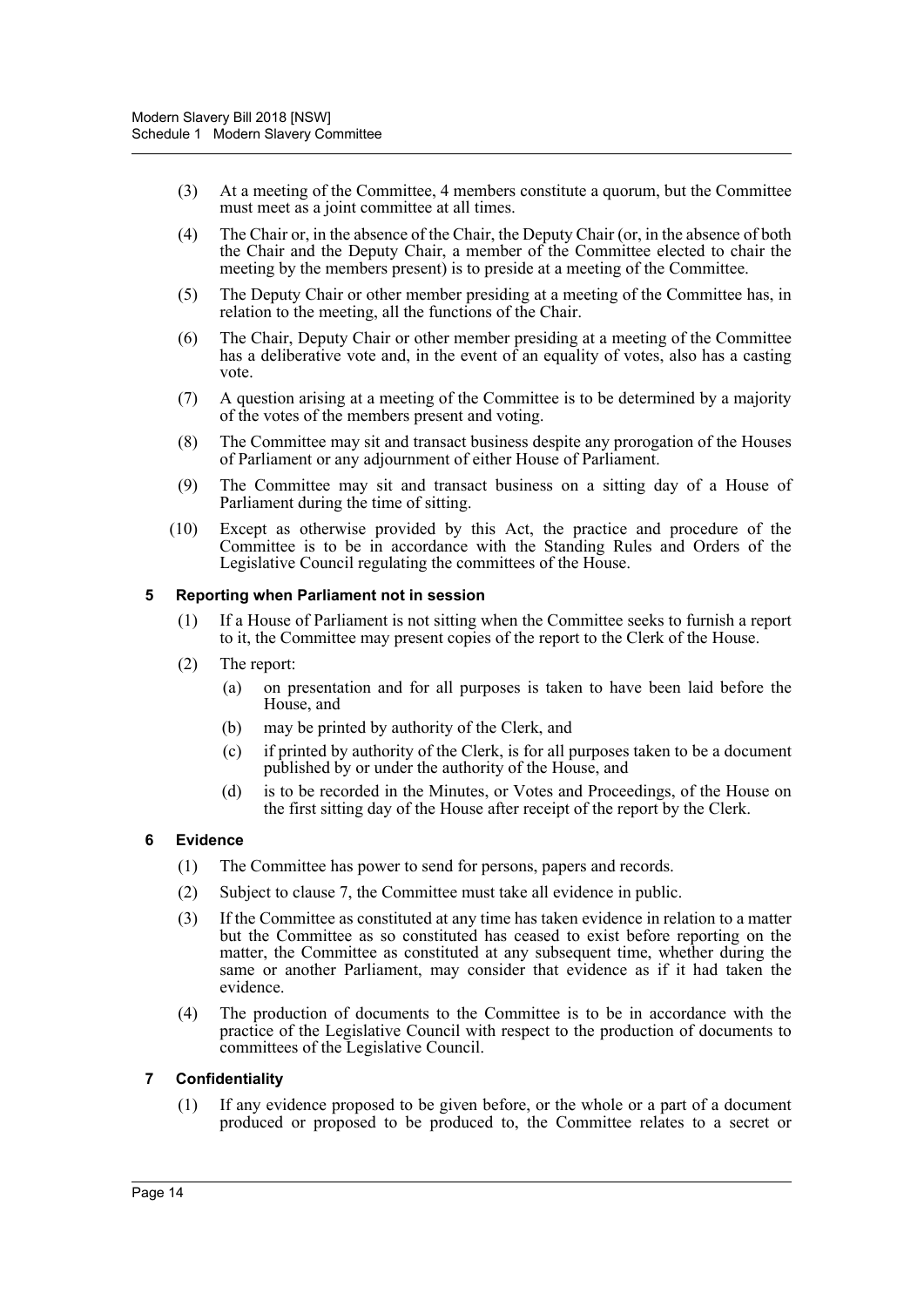confidential matter, the Committee may, and at the request of the witness giving the evidence or the person producing the document must:

- (a) take the evidence in private, or
- (b) direct that the document, or the part of the document, be treated as confidential.
- (2) If a direction under subclause (1) applies to a document or part of a document produced to the Committee:
	- (a) the contents of the document or part are, for the purposes of this clause, to be regarded as evidence given by the person producing the document or part and taken by the Committee in private, and
	- (b) the person producing the document or part is, for the purposes of this clause, to be regarded as a witness.
- (3) If, at the request of a witness, evidence is taken by the Committee in private:
	- (a) the Committee must not, without the consent in writing of the witness, and
	- (b) a person (including a member of the Committee) must not, without the consent in writing of the witness and the authority of the Committee under subclause  $(5)$ ,

disclose or publish the whole or a part of that evidence.

Maximum penalty: 20 penalty units or imprisonment for 3 months, or both.

(4) If evidence is taken by the Committee in private otherwise than at the request of a witness, a person (including a member of the Committee) must not, without the authority of the Committee under subclause (5), disclose or publish the whole or part of that evidence.

Maximum penalty: 20 penalty units or imprisonment for 3 months, or both.

- (5) The Committee may, in its discretion, disclose or publish or, by writing under the hand of the Chair, authorise the disclosure or publication of evidence taken in private by the Committee, but this subclause does not operate so as to affect the necessity for the consent of a witness under subclause (3).
- (6) Nothing in this clause prohibits:
	- (a) the disclosure or publication of evidence that has already been lawfully published, or
	- (b) the disclosure or publication by a person of a matter of which the person has become aware otherwise than by reason, directly or indirectly, of the giving of evidence before the Committee.
- (7) This clause has effect despite section 4 of the *Parliamentary Papers (Supplementary Provisions) Act 1975*.
- (8) If evidence taken by the Committee in private is disclosed or published in accordance with this clause, sections 5 and 6 of the *Parliamentary Papers (Supplementary Provisions) Act 1975* apply to and in relation to the disclosure or publication as if it were a publication of that evidence under the authority of section 4 of that Act.

**Note.** The *Defamation Act 2005* makes provision for 2 defences in respect of the publication of defamatory matter that is contained in evidence taken by, or documents produced to, the Committee in private, but only if the evidence or documents have been disclosed or published in accordance with this clause.

Section 28 of the *Defamation Act 2005* (when read with clause 8 of Schedule 2 to that Act) ensures that such documents attract the defence relating to public documents in defamation proceedings.

Section 29 of the *Defamation Act 2005* (when read with clause 17 of Schedule 3 to that Act) ensures that proceedings in which such evidence is taken or documents produced attract the defences relating to fair reports of proceedings of public concern in defamation proceedings.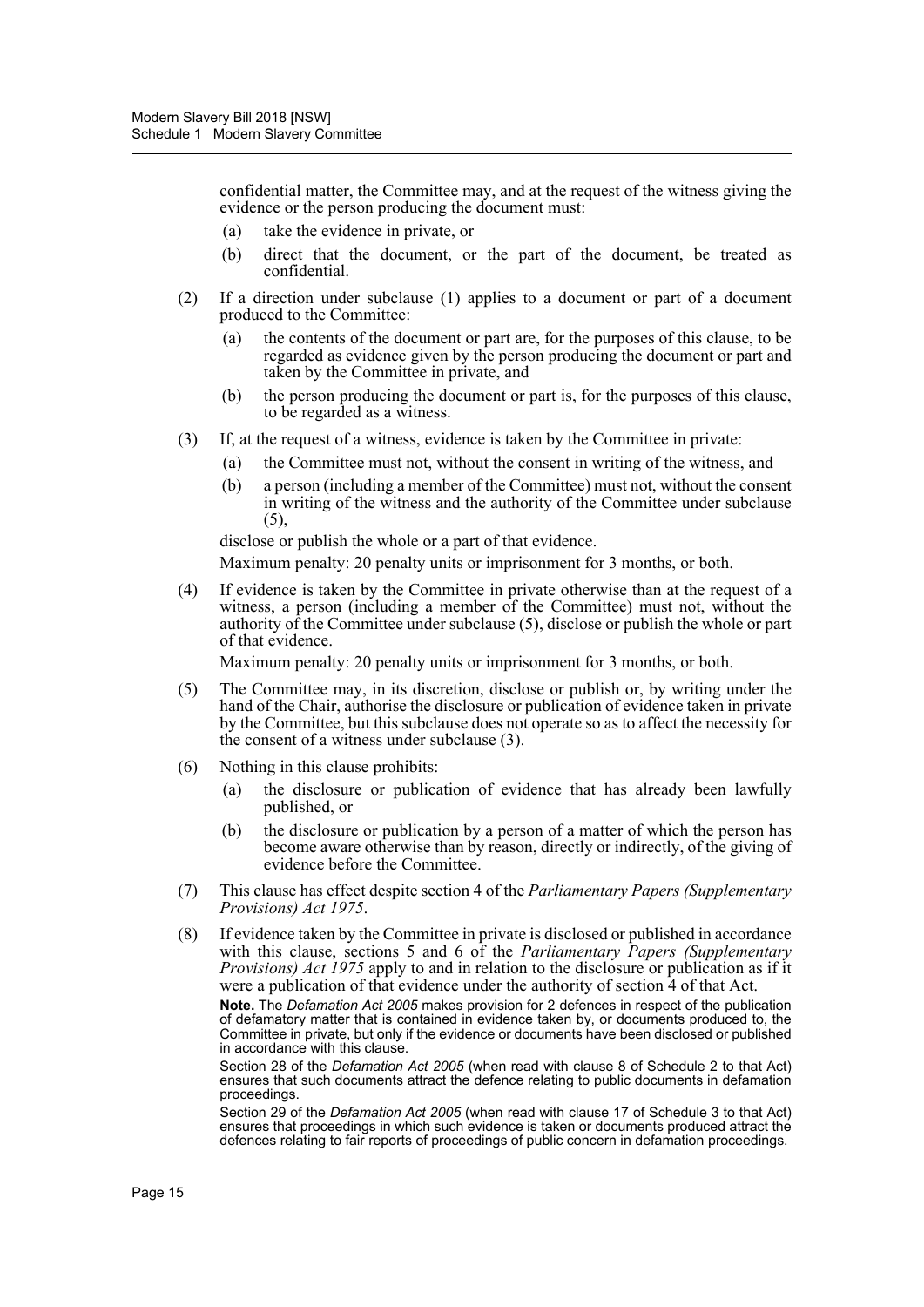#### **8 Application of certain Acts**

For the purposes of the *Parliamentary Evidence Act 1901* and the *Parliamentary Papers (Supplementary Provisions) Act 1975* and for any other purposes:

- (a) the Committee is to be regarded as a joint committee of the Legislative Council and Legislative Assembly, and
- (b) the proposal for the appointment of the Committee is to be regarded as having originated in the Legislative Council.

#### **9 Validity of certain acts or proceedings**

Any act or proceeding of the Committee is, even though at the time when the act or proceeding was done, taken or commenced there was:

- (a) a vacancy in the office of a member of the Committee, or
- (b) any defect in the appointment, or any disqualification, of a member of the Committee,

as valid as if the vacancy, defect or disqualification did not exist and the Committee were fully and properly constituted.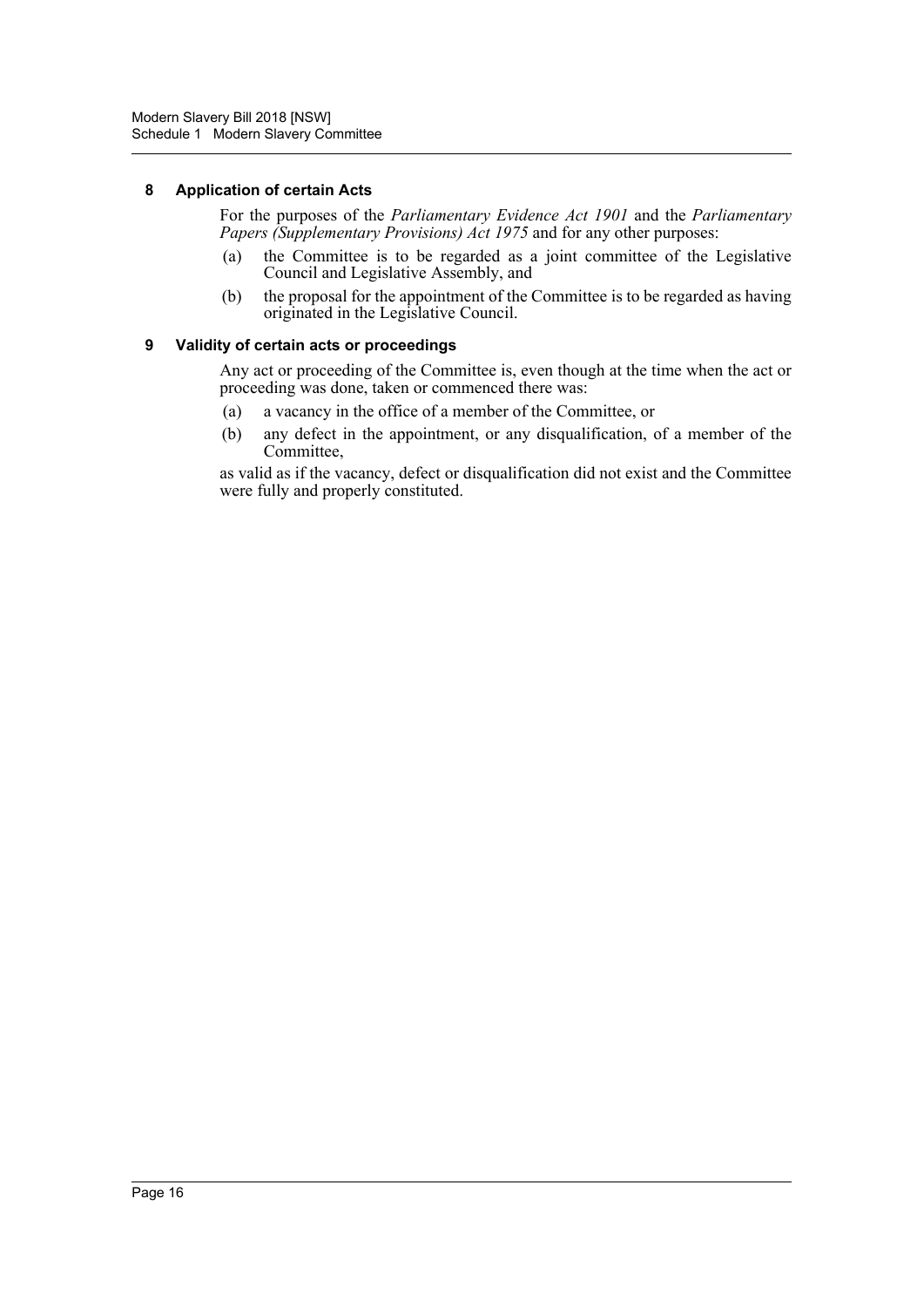# <span id="page-18-0"></span>**Schedule 2 Offences**

(Section 5)

An offence against the following sections of the *Crimes Act 1900:*

| <b>Section</b>     | <b>Description of offence</b>                                               |
|--------------------|-----------------------------------------------------------------------------|
| 80D                | Causing sexual servitude                                                    |
| 80E                | Conduct of business involving sexual servitude                              |
| $91G(1)$ and $(2)$ | Children not to be used for production of child abuse material              |
| 91G(3)             | Aggravated offence of using children for production of child abuse material |
| 91H                | Production, dissemination or possession of child abuse material             |
| 91HAA              | Administering a digital platform used to deal with child abuse material     |
| $93AA-93AC$        | Slavery and slavery-like offences                                           |

An offence against the following section of the *Human Tissue Act 1983*:

| <b>Section</b> | <b>Description of offence</b> |
|----------------|-------------------------------|
|                | Trading in tissue prohibited  |

An offence against any of the following sections of the Commonwealth Criminal Code:

| <b>Section</b> | <b>Description of offence</b>                      |
|----------------|----------------------------------------------------|
| 270.3          | Slavery offences                                   |
| 270.5          | Servitude offences                                 |
| 270.6A         | Forced labour offences                             |
| 270.7          | Deceptive recruiting for labour or services        |
| 270.7B         | Forced marriage offences                           |
| 270.8          | Slavery-like offences—aggravated offences          |
| 271.2          | Offence of trafficking in persons                  |
| 271.3          | Trafficking in persons—aggravated offence          |
| 271.4          | Offence of trafficking in children                 |
| 271.5          | Offence of domestic trafficking in persons         |
| 271.6          | Domestic trafficking in persons—aggravated offence |
| 271.7          | Offence of domestic trafficking in children        |
| 271.8          | Offence of debt bondage                            |
| 271.9          | Debt bondage—aggravated offence                    |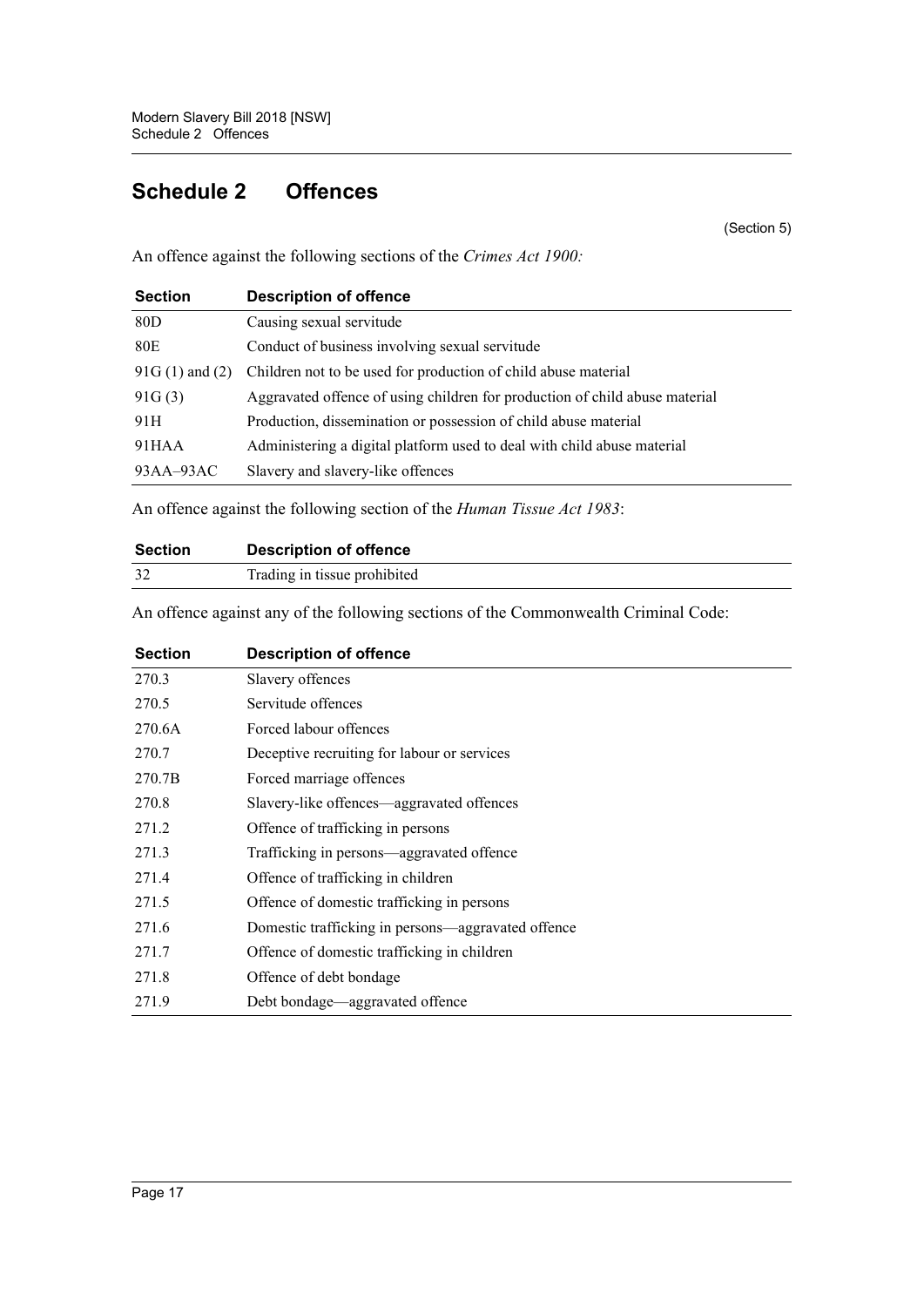# <span id="page-19-0"></span>**Schedule 3 Savings, transitional and other provisions**

# **Part 1 General**

### **1 Regulations**

- (1) The regulations may contain provisions of a savings or transitional nature consequent on the enactment of this Act or any Act that amends this Act.
- (2) Any such provision may, if the regulations so provide, take effect from the date of assent to the Act concerned or a later date.
- (3) To the extent to which any such provision takes effect from a date that is earlier than the date of its publication on the NSW legislation website, the provision does not operate so as:
	- (a) to affect, in a manner prejudicial to any person (other than the State or an authority of the State), the rights of that person existing before the date of its publication, or
	- (b) to impose liabilities on any person (other than the State or an authority of the State) in respect of anything done or omitted to be done before the date of its publication.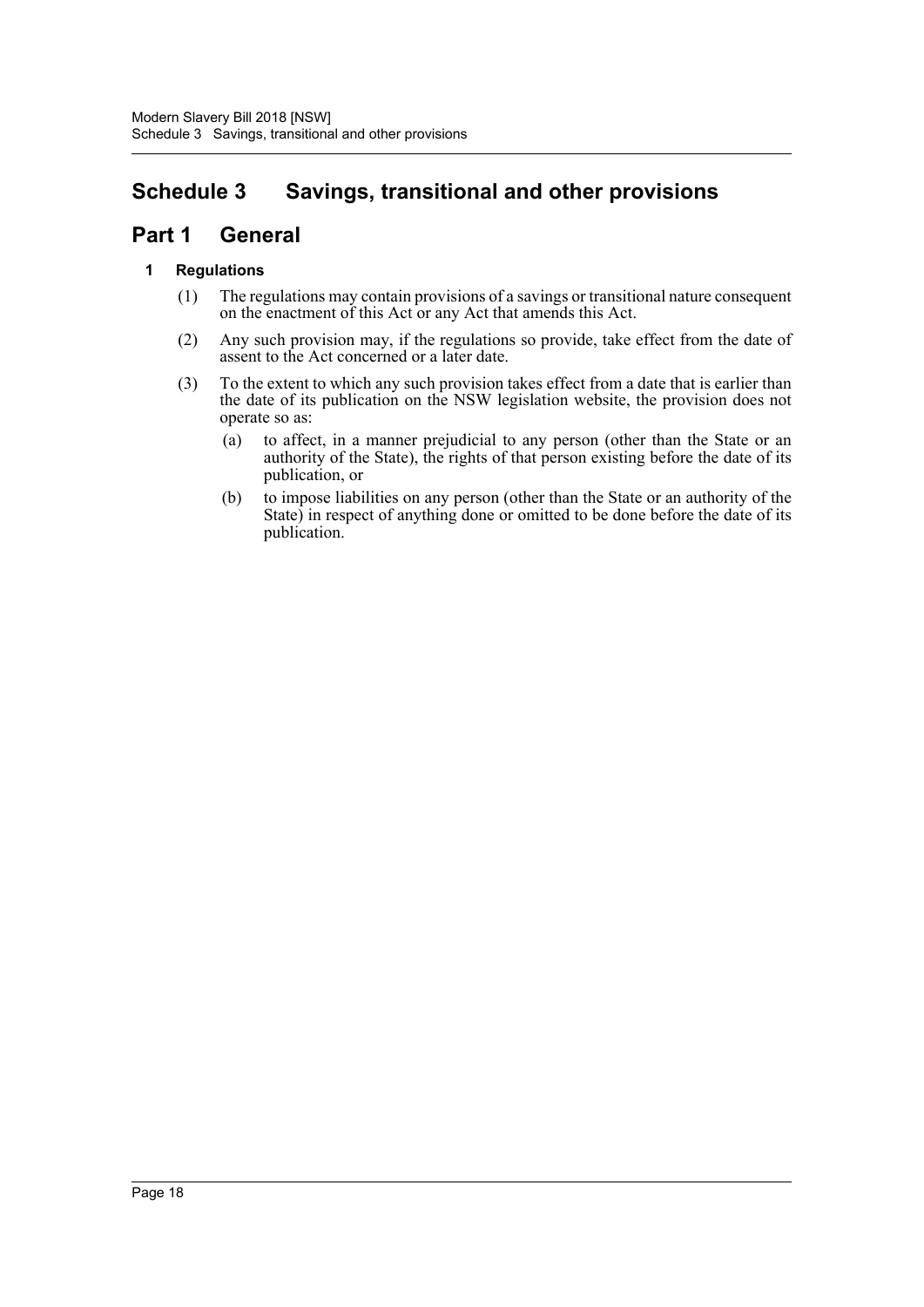# <span id="page-20-0"></span>**Schedule 4 Amendment of Crimes Act 1900 No 40**

### **[1] Section 91FA Definitions**

Insert in alphabetical order:

*deal*, in relation to child abuse material, includes any of the following:

- (a) viewing, uploading or downloading child abuse material,
- (b) making child abuse material available for viewing, uploading or downloading,
- (c) facilitating the viewing, uploading or downloading of child abuse material.

#### **[2] Section 91G Children not to be used for production of child abuse material**

Insert after section 91G (2):

- (3) A person is guilty of an offence against this subsection if the person commits an offence against subsection (1) or (2) in circumstances of aggravation. Maximum penalty: imprisonment for 20 years.
- (3A) For the purposes of this section, *circumstances of aggravation* means circumstances involving any one or more of the following:
	- (a) the alleged victim is under 10 years of age,
	- (b) the alleged offender is in the company of another person or persons,
	- (c) the alleged victim has a serious physical disability,
	- (d) the alleged victim has a cognitive impairment,
	- (e) the alleged offender took advantage of the alleged victim being under the influence of alcohol or a drug in order to commit the offence,
	- (f) the alleged offender deprives the alleged victim of his or her liberty for a period before or after the commission of the offence,
	- (g) at the time of, or immediately before or after, the commission of the offence, the alleged offender intentionally or recklessly inflicts actual bodily harm on the alleged victim or any other person who is present or nearby,
	- (h) at the time of, or immediately before or after, the commission of the offence, the alleged offender threatens to inflict actual bodily harm on the alleged victim or any other person who is present or nearby,
	- (i) the alleged victim is (whether generally or at the time of the commission of the offence) under the authority of the alleged offender,
	- (j) the alleged offender breaks and enters into any dwelling-house or other building with the intention of committing the offence or any other serious indictable offence.
- (3B) In proceedings for an offence against this section, it is not necessary to prove that the accused knew the age of the child concerned.
- (3C) If on the trial of a person charged with an offence against subsection (3) the trier of fact is not satisfied that the offence is proven but is satisfied that the person has committed an offence against subsection (1) or (2), the trier of fact may acquit the person of the offence charged and find the person guilty of an offence against subsection (1) or (2). The person is liable to punishment accordingly.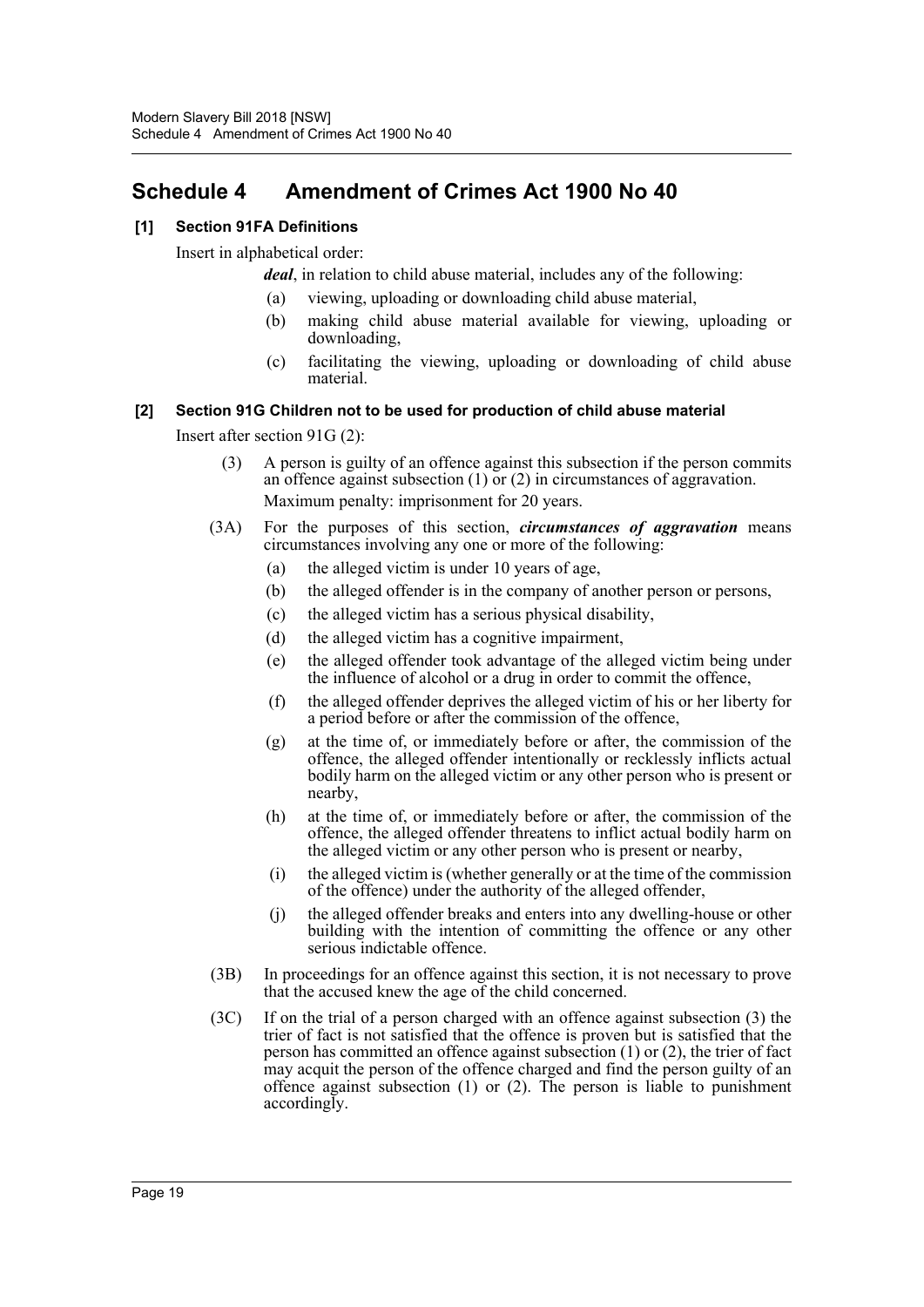#### **[3] Sections 91HAA–91HAC**

Insert after section 91H:

#### **91HAA Administering a digital platform used to deal with child abuse material**

- (1) A person (the *administrator*) is guilty of an offence if:
	- (a) the administrator administers, or assists in the administration of, a digital platform, and
	- (b) the digital platform is used by another person to deal with child abuse material, and
	- (c) the administrator:
		- (i) intends that the digital platform be used by another person to deal with child abuse material, or
		- (ii) is aware that the digital platform is being used by another person to deal with child abuse material.

Maximum penalty: imprisonment for 14 years.

- (2) In proceedings for an offence against this section, it is not necessary to prove the identity of the person using the digital platform to deal with child abuse material.
- (3) In this section:

*administer*, a digital platform, includes the following:

- (a) design, create, manage or maintain the digital platform, part of the digital platform or a function of the digital platform,
- (b) provide a device to host the digital platform, part of the digital platform or a function of the digital platform,
- (c) facilitate the operation and use of the digital platform, part of the digital platform or a function of the digital platform.

#### **91HAB Encouraging use of a digital platform to deal with child abuse material**

- (1) A person is guilty of an offence if:
	- (a) the person is 18 or more years of age, and
	- (b) the person encourages another person to use a digital platform, and
	- (c) the person intends that other person to use the digital platform to deal with child abuse material.

Maximum penalty: imprisonment for 14 years.

- (2) In determining whether a person has encouraged another person to use a digital platform with the intention of the person using it to deal with child abuse material in proceedings for an offence against this section, it is not necessary to prove:
	- (a) the identity of the person encouraged to use the digital platform to deal with child abuse material, or
	- (b) that another person in fact used the digital platform to deal with child abuse material, or
	- (c) if another person did in fact use the digital platform to deal with child abuse material, that it was the defendant's encouragement that caused the person to do so.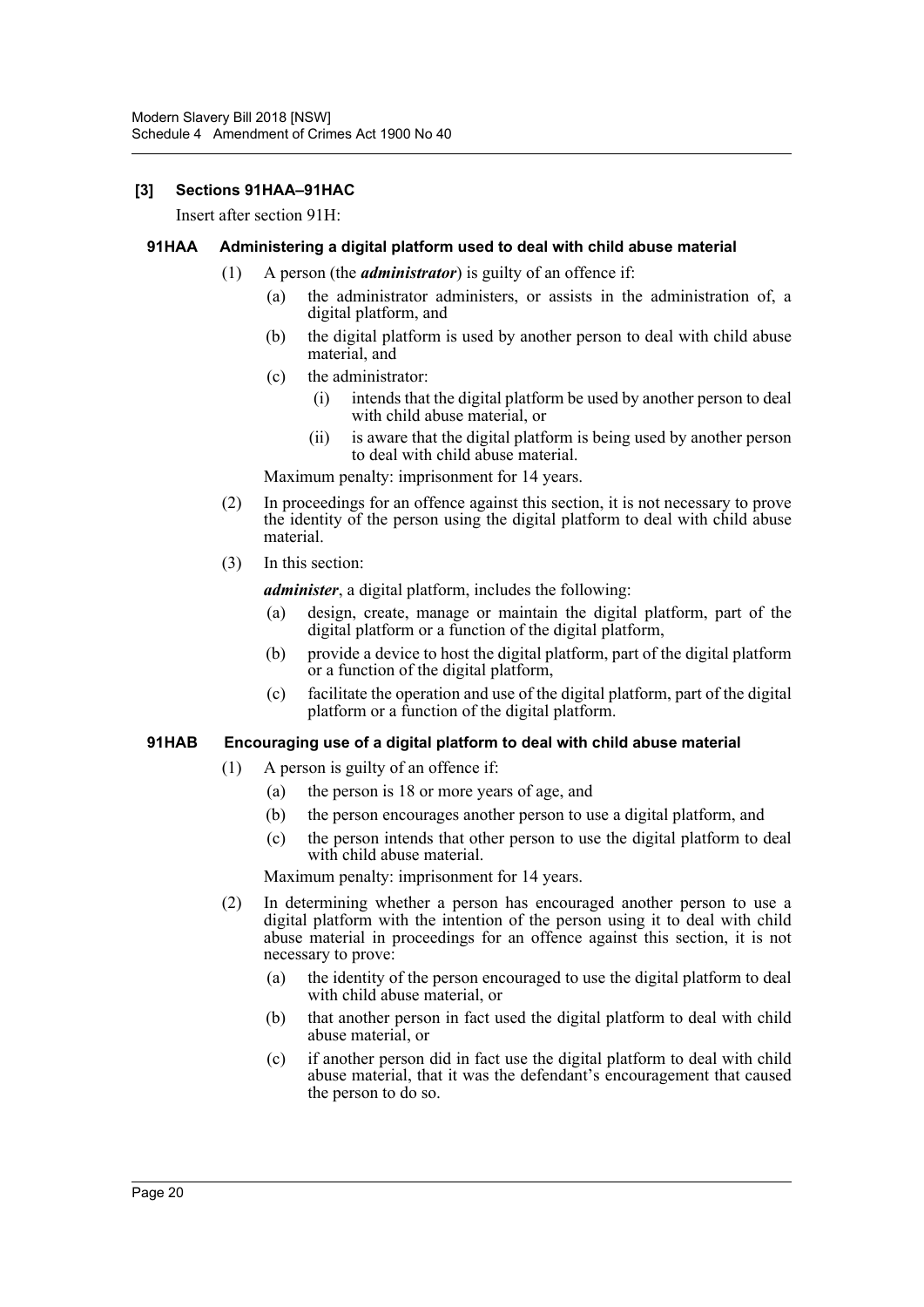#### **91HAC Providing information about avoiding detection**

(1) A person is guilty of an offence if the person intentionally provides information to another person about how to avoid detection of, or prosecution for, conduct that involves the commission of an offence against section 91HAA or 91HAB.

Maximum penalty: imprisonment for 14 years.

- (2) In proceedings for an offence against this section, it is not necessary to prove:
	- (a) the identity of the person to whom the information was provided, or
	- (b) that the information was actually used by the other person.

#### **[4] Section 91HA Defences**

Insert after section 91HA (1):

#### (1A) **Reasonable steps to prevent dealing with child abuse material**

It is a defence in proceedings for an offence against section 91HAA that the defendant, on becoming aware that the digital platform was being used to deal with child abuse material, took all reasonable steps in the circumstances to prevent other persons from being able to use the digital platform to access child abuse material.

#### **[5] Section 91HA (3), (6) and (7)**

Insert ", 91HAA, 91HAB or 91HAC" after "section 91H".

#### **[6] Section 91HA (8)**

Omit "or 91H". Insert instead ", 91H, 91HAA, 91HAB or 91HAC".

#### **[7] Part 3, Division 17**

Insert after section 93:

#### **Division 17 Slavery and slavery-like offences**

#### **93AA Definitions**

In this Division:

*coercion* includes coercion by any of the following:

- (a) force,
- (b) duress,
- (c) detention,
- (d) psychological oppression,
- (e) abuse of power,
- (f) taking advantage of a person's vulnerability.

*deceive* means mislead as to fact (including the intention of any person) or as to law, by words or other conduct.

*threat* means:

- (a) a threat of force, or
- (b) a threat to cause a person's deportation, or
- (c) a threat of any other detrimental action, unless there are reasonable grounds for the threat of that action in connection with provision of labour or services by the person.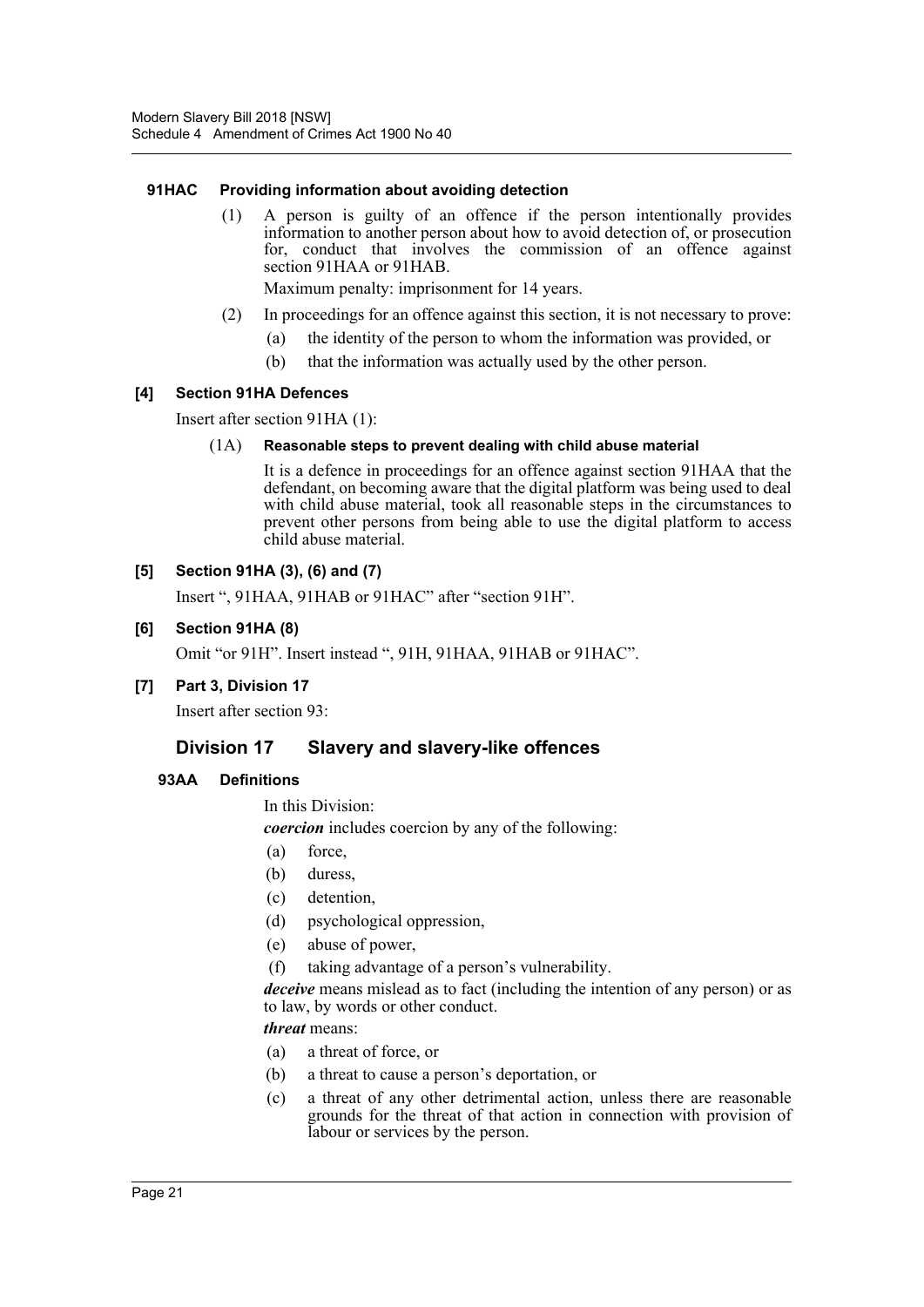#### **93AB Slavery, servitude and child forced labour**

- (1) A person is guilty of an offence if:
	- (a) the person holds another person in slavery or servitude and the circumstances are such that the person knows or ought to know that the person is held in slavery or servitude, or
	- (b) the person requires a child to perform forced or compulsory labour and the circumstances are such that the person knows or ought to know that the child is being required to perform forced or compulsory labour.

Maximum penalty: imprisonment for 25 years.

- (2) For the purposes of subsection (1) (b), *forced or compulsory labour* does not include:
	- (a) work or service normally required of a child who is under detention because of a court order or who, under a court order of this or another jurisdiction, has been conditionally released from detention or ordered to perform work in the community, or
	- (b) work or service required because of an emergency threatening the New South Wales community or a part of the New South Wales community, or
	- (c) work or service that forms part of normal civil obligations.
- (3) In determining whether a person is being held in slavery or servitude or a child is required to perform forced or compulsory labour, regard may be had to all the circumstances.
- (4) For example, regard may be had to the following:
	- (a) to any of the person's personal circumstances (such as the person being a child, the person's family relationships, and any mental or physical illness) which may make the person more vulnerable than other persons,
	- (b) to any work or services provided by the person, including work or services provided in circumstances which constitute exploitation,
	- (c) the coercion, threat or deception involved,
	- (d) without limiting paragraph (c), whether the person has been coerced, threatened or deceived into doing anything which involves the supply or sale of the person's tissue (within the meaning of the *Human Tissue Act 1983*).
- (5) The consent of a person (whether an adult or a child) to any of the acts alleged to constitute holding the person in slavery or servitude, or requiring the child to perform forced or compulsory labour, does not preclude a determination that the person is being held in slavery or servitude, or the child is required to perform forced or compulsory labour.
- (6) In this section:

*servitude* has the meaning it has in section 270.4 of the Commonwealth Criminal Code.

*slavery* has the meaning it has in section 270.1 of the Commonwealth Criminal Code.

#### **93AC Child forced marriage**

(1) In this section:

*child* means a person who is under 18 years of age.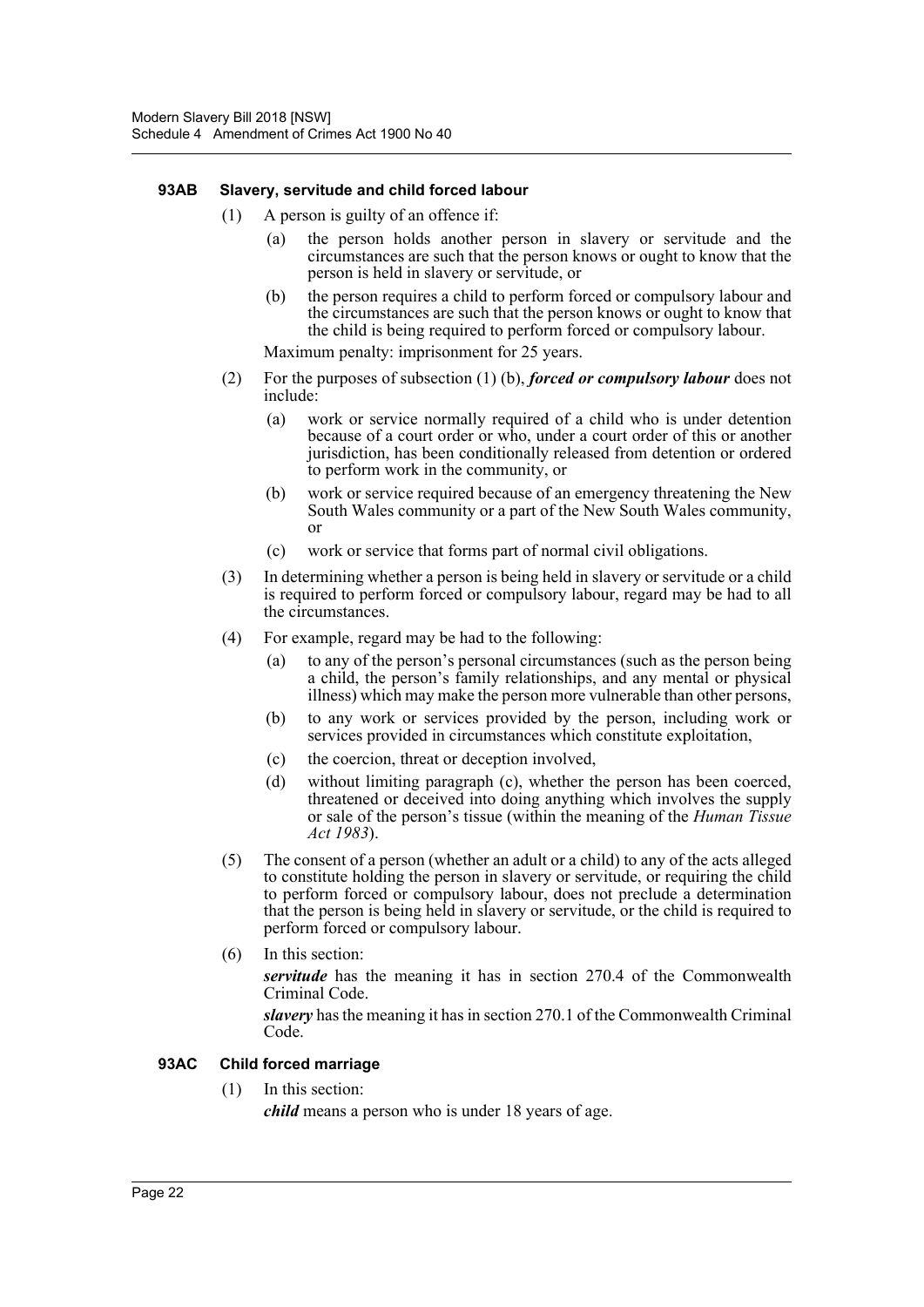*marriage* includes the following:

- (a) a marriage recognised under the law of a foreign country,
- (b) a marriage that is void, invalid or not recognised by law for any reason.
- (2) For the purposes of this section, a child enters into a *forced marriage* if the child enters into the marriage without freely and fully consenting:
	- (a) because of the use of coercion, threat or deception (whether by another party to the marriage or by another person), or
	- (b) because the child was incapable of understanding the nature and effect of the marriage ceremony.
- (3) A person:
	- (a) who causes a child to enter into a forced marriage, and
	- (b) who intends to cause, or is reckless as to causing, that forced marriage, is guilty of an offence.

Maximum penalty: imprisonment for 9 years.

(4) A person who enters into a marriage with a child knowing that it is a forced marriage is guilty of an offence.

Maximum penalty: imprisonment for 9 years.

(5) For the purpose of proving an offence against this section, a person under 16 years is presumed, unless the contrary is proved, to be incapable of understanding the nature or effect of a marriage ceremony.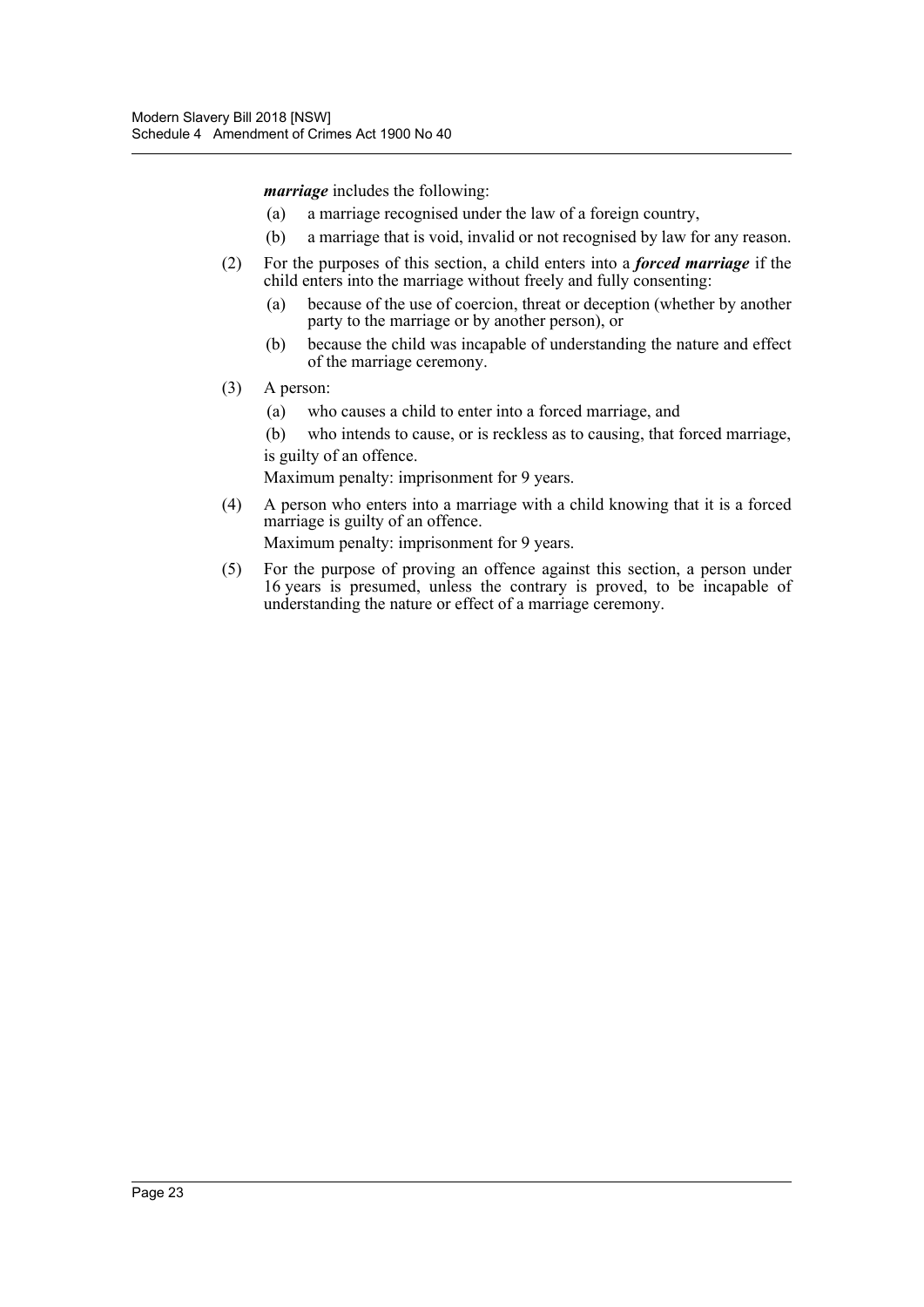# <span id="page-25-0"></span>**Schedule 5 Amendment of other Acts and regulations**

# **5.1 Annual Reports (Departments) Regulation 2015**

### **Clause 6 Additional matters to be included in annual reports**

Insert after clause 6 (b):

- (b1) a statement of the action taken by the Department in relation to any issue raised by the Anti-slavery Commissioner during the financial year then ended concerning the operations of the Department and identified by the Commissioner as being a significant issue,
- (b2) a statement of steps taken to ensure that goods and services procured by and for the Department during the financial year then ended were not the product of modern slavery within the meaning of the *Modern Slavery Act 2018,*

# **5.2 Annual Reports (Statutory Bodies) Regulation 2015**

### **Clause 8 Additional matters to be included in annual reports**

Insert after clause 8 (1) (b):

- (b1) a statement of the action taken by the body in relation to any issue raised by the Anti-slavery Commissioner during the financial year then ended concerning the operations of the body and identified by the Commissioner as being a significant issue,
- (b2) a statement of steps taken to ensure that goods and services procured by and for the body during the financial year then ended were not the product of modern slavery within the meaning of the *Modern Slavery Act 2018*,

# **5.3 Crimes (Domestic and Personal Violence) Act 2007 No 80**

#### **[1] Section 4 Meaning of "personal violence offence"**

Insert after section 4 (b1):

(b2) an offence under section 93AC (Child forced marriage) of the *Crimes Act 1900*, or

# **[2] Section 4 (c)**

Omit "or  $(b1)$ ". Insert instead ",  $(b1)$  or  $(b2)$ ".

# **[3] Section 7 Meaning of "intimidation"**

Insert at the end of section  $7(1)(c)$ :

, or

(d) any conduct amounting to coercion of a child to enter into a forced marriage within the meaning of section 93AC of the *Crimes Act 1900*.

# **[4] Section 35 Prohibitions and restrictions imposed by apprehended violence orders**

Insert after section 35 (2):

(2A) Without limiting the generality of subsection (2) (f), an order may prohibit any behaviour of the defendant that might coerce the protected person into a forced marriage within the meaning of section 93AC of the *Crimes Act 1900*.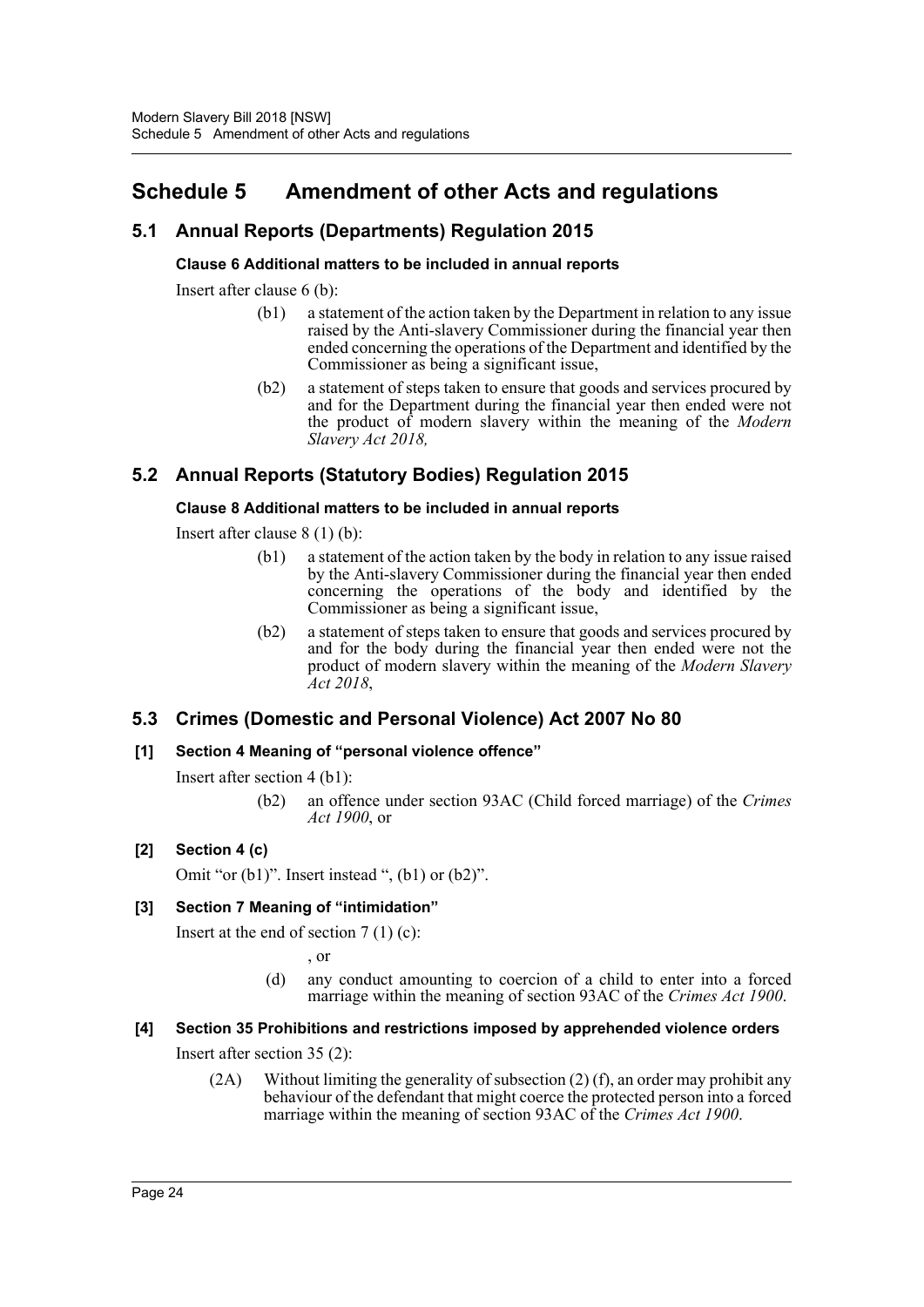#### **[5] Section 40 Interim apprehended violence order must be made on charge for certain offences**

Insert after section 40 (5) (c):

(c1) an offence under section 93AC (child forced marriage) of the *Crimes Act 1900*, or

#### **[6] Section 40 (5) (d)**

Omit "or (c)". Insert instead ", (c) or (c1)".

#### **[7] Section 40 (5) (f)**

Insert " $(c1)$ ," after " $(c)$ ,".

#### **[8] Section 48 Making of application for an order**

Insert at the end of section 48 (2) (b):

, or

(c) in the case of a child being subjected to coercion to enter into a forced marriage (within the meaning of section 93AC of the *Crimes Act 1900*) for whose protection an order would be made—the Secretary of the Department of Family and Community Services or a person authorised by the Secretary to make applications under this section on the Secretary's behalf or any other person prescribed by the regulations.

#### **[9] Section 48 (3)**

Insert "(other than an application under subsection  $(2)$  (c))" after "an order".

#### **[10] Section 52A**

Insert after section 52:

#### **52A Commencement of proceedings by Secretary of Department of Family and Community Services**

If an application for an order is made by the Secretary of the Department of Family and Community Services, the Secretary may commence the proceedings by issuing an application notice, signed by a registrar, and filing the notice in accordance with this Division.

#### **[11] Section 55 Service of application notice**

Insert after section 55 (2):

(2A) An application notice issued by the Secretary of the Department of Family and Community Services must be served by a person authorised by the rules in accordance with the rules.

#### **5.4 Criminal Assets Recovery Act 1990 No 23**

#### **Section 6 Meaning of "serious crime related activity"**

Insert after section 6 (2) (h):

(h1) an offence under section 93AB (Slavery, servitude and child forced labour) of the *Crimes Act 1900*, or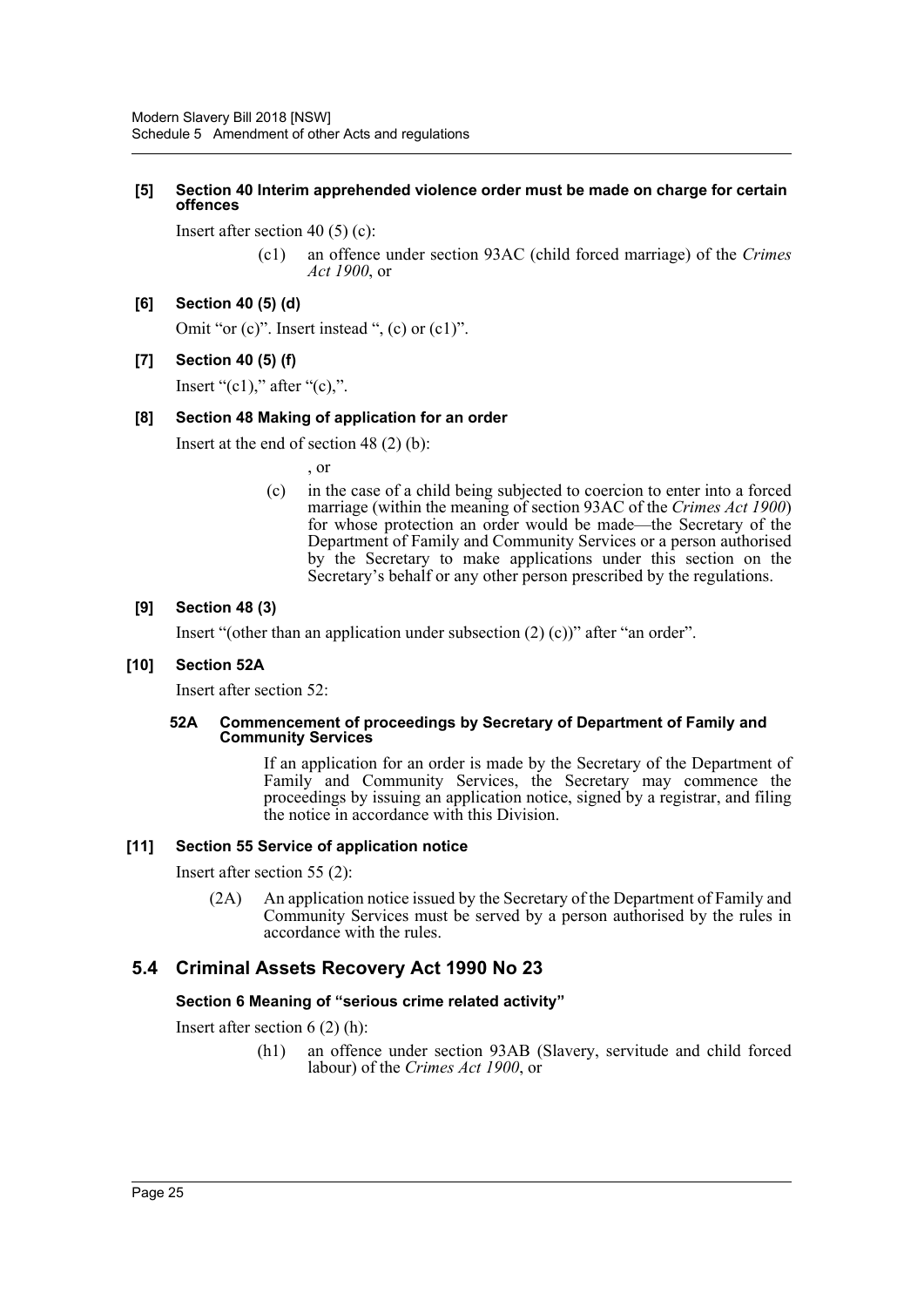# **5.5 Public Finance and Audit Act 1983 No 152**

#### **Part 3, Division 2B**

Insert after section 38E:

# **Division 2B Modern slavery audit**

#### **38F Definitions**

In this Division: *audit* includes examination and inspection. *government agency* has the meaning it has in the *Modern Slavery Act 2018*. *modern slavery* has the meaning it has in the *Modern Slavery Act 2018*. *modern slavery audit* means an audit under this Division.

#### **38G Modern slavery audit by Auditor-General**

- (1) The Auditor-General may, when the Auditor-General considers it appropriate to do so, conduct a risk-based audit of all or any particular activities of a government agency to determine whether the government agency is ensuring that goods and services procured by and for the agency are not the product of modern slavery.
- (2) In exercising functions under this section, the Auditor-General is to consider whether the government agency has exercised due diligence in relation to procurement of goods and services and has complied with any directions of the NSW Procurement Board under section 175 (3) (a1) of the *Public Works and Procurement Act 1912*.
- (3) In subsection (2), *due diligence* includes taking reasonable steps (whether by way of contractual terms or otherwise) to ensure the primary supplier of goods and services is responsible for implementing processes to eliminate or minimise the risk of the goods or services supplied being products of modern slavery.
- (4) A modern slavery audit is separate from, and does not affect, any other audit required or authorised by or under this or any other Act.
- (5) A single modern slavery audit may relate to the activities of more than one government agency.

#### **38H Advice concerning modern slavery audit**

- (1) The Auditor-General is to give the Anti-slavery Commissioner advice as to the result of any modern slavery audit.
- (2) Before giving the advice to the Anti-slavery Commissioner, the Auditor-General is to give the head of the government agency an opportunity to make submissions or comments concerning the modern slavery audit.
- (3) The Auditor-General is to include in the advice any submissions or comments made by the head of the government agency or a summary, in an agreed form, of any such submissions or comments.
- (4) The Auditor-General, in an advice concerning a modern slavery audit under this section:
	- (a) may recommend that the Anti-slavery Commissioner identify the government agency in the register kept under section 26 of the *Modern Slavery Act 2018*, and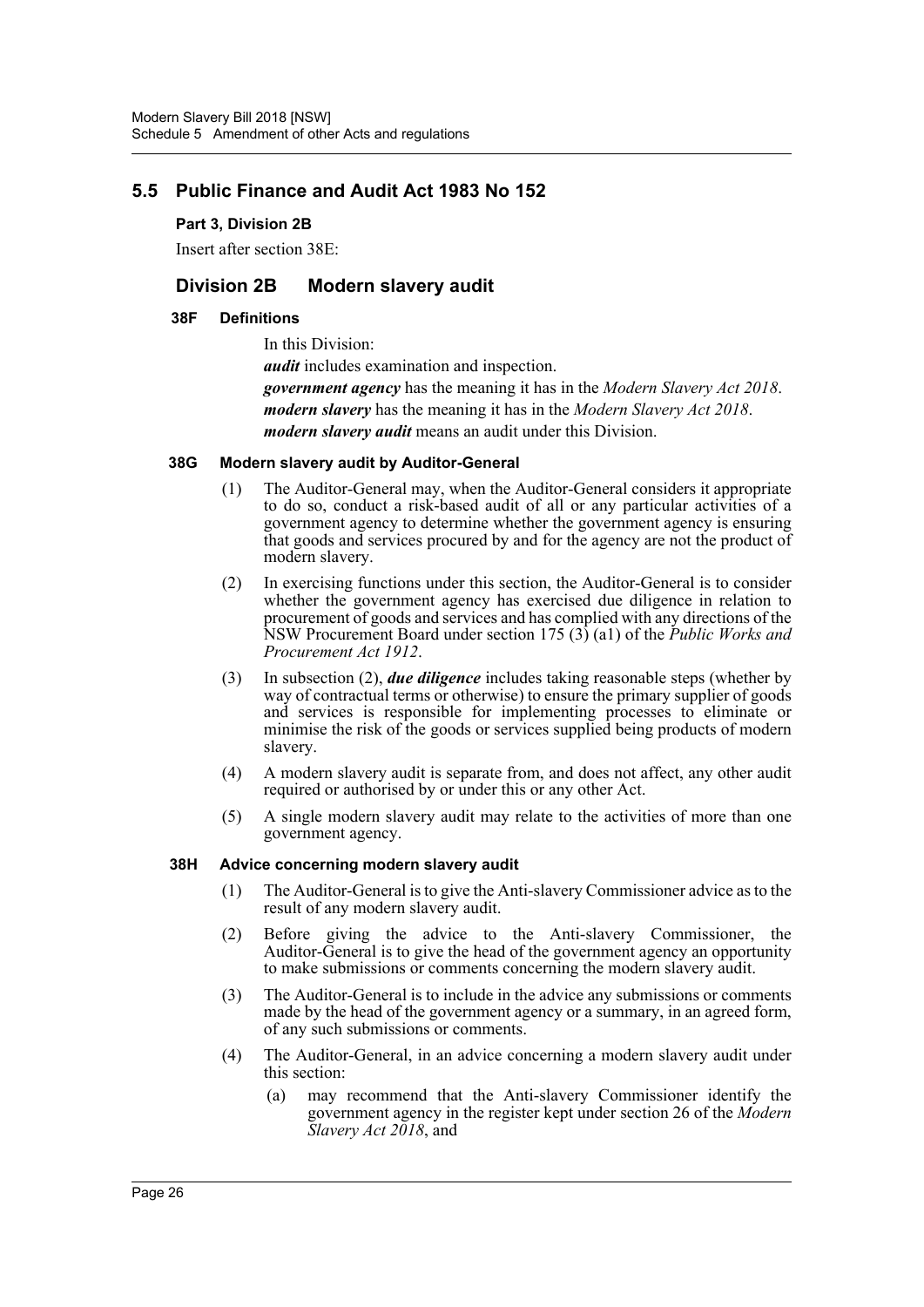- (b) is to set out the reasons for opinions expressed in the advice, and
- (c) may include such other recommendations arising out of the audit as the Auditor-General thinks fit to make.

### **5.6 Public Works and Procurement Act 1912 No 45**

#### **[1] Section 162 Definitions**

Insert after paragraph (c) of the definition of *government agency*:

(c1) a company incorporated under the *Corporations Act 2001* of the Commonwealth of which one or more shareholders are a Minister of the Crown,

#### **[2] Section 171 Objectives of Board**

Insert after section 171 (b):

(b1) to ensure that goods and services procured by and for government agencies are not the product of modern slavery within the meaning of the *Modern Slavery Act 2018*,

#### **[3] Section 175 Board may issue directions to government agencies**

Insert after section 175 (3) (a):

(a1) without limiting paragraph (a), reasonable steps that are to be taken to ensure that goods and services procured by and for government agencies are not the product of modern slavery within the meaning of the *Modern Slavery Act 2018*, and

#### **[4] Section 175 (4)**

Insert after section 175 (3):

(4) The Board must regularly consult with the Anti-slavery Commissioner about the form and content of directions that should be issued during the year under subsection (3) (a1) and take into account any recommendations of the Commissioner.

#### **[5] Section 176 Obligations of government agencies**

Insert after section 176 (1):

(1A) A government agency must take reasonable steps to ensure that goods and services procured by and for the agency are not the product of modern slavery within the meaning of the *Modern Slavery Act 2018*.

# **5.7 Victims Rights and Support Act 2013 No 37**

#### **[1] Section 5 Meaning of "victim of crime"**

Insert "or in the course of conduct of a kind referred to in paragraph (b) of the definition of *modern slavery* in section 5 (1) of the *Modern Slavery Act 2018*" after "offence" in section  $5(1)$ .

#### **[2] Section 17 Object of Part**

Insert "and acts of modern slavery" after "violence".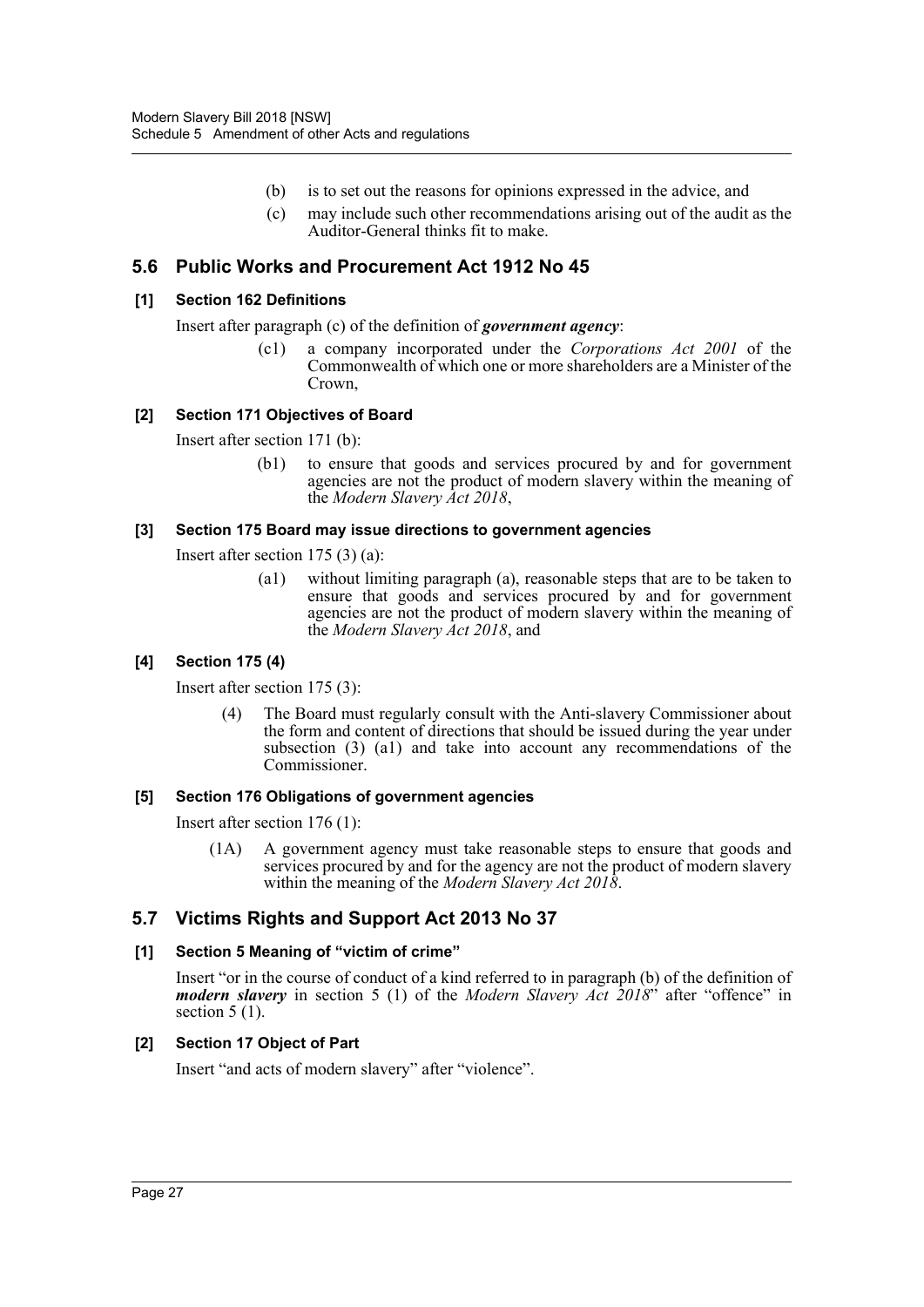#### **[3] Section 19A**

Insert after section 19:

#### **19A Meaning of "act of modern slavery"**

- (1) In this Act, *act of modern slavery* means an act or series of related acts, whether committed by one or more persons:
	- (a) that has apparently occurred in the course of commission of an offence or other conduct constituting modern slavery within the meaning of the *Modern Slavery Act 2018*, and
	- (b) that has involved subjecting one or more persons to any form of slavery, servitude or forced labour of a child within the meaning of section 93AB of the *Crimes Act 1900*, and
	- (c) that has resulted in injury or death to one of those persons.
- (2) For the avoidance of doubt, the reference to an offence in subsection (1) (a) extends to conduct of a person that would constitute an offence were it not for the fact that the person cannot, or might not, be held to be criminally responsible for the conduct because of the person's age or mental illness or impairment.
- (3) Except as provided by subsections (4) and (5), a *series of related acts* is 2 or more acts that are related because:
	- (a) they were committed against the same person, and
	- (b) in the opinion of the Tribunal or the Commissioner:
		- (i) they were committed at approximately the same time, or
		- (ii) they were committed over a period of time by the same person or group of persons, or
		- (iii) they were, for any other reason, related to each other.
- (4) An act is not related to another act if, in the opinion of the Tribunal or the Commissioner, having regard to the particular circumstances of those acts, they ought not to be treated as related acts.
- (5) An act is not related to any earlier act in respect of which support is given under this Act if it occurs after the support is given.
- (6) For the purposes of this Act, a series of related acts, whether committed by one or more persons, constitutes a single act of violence.

#### **[4] Section 20 Meaning of "primary victim"**

Insert "or act of modern slavery" after "violence" wherever occurring.

#### **[5] Section 23 Eligibility for support**

Insert "or act of modern slavery" after "violence" wherever occurring in section 23 (1) and (2).

#### **[6] Section 30 Financial assistance**

Insert "or act of modern slavery" after "violence" wherever occurring in section 30 (2).

#### **[7] Section 31 Approved counselling services**

Insert "or act of modern slavery" after "violence" in section 31 (1) (b).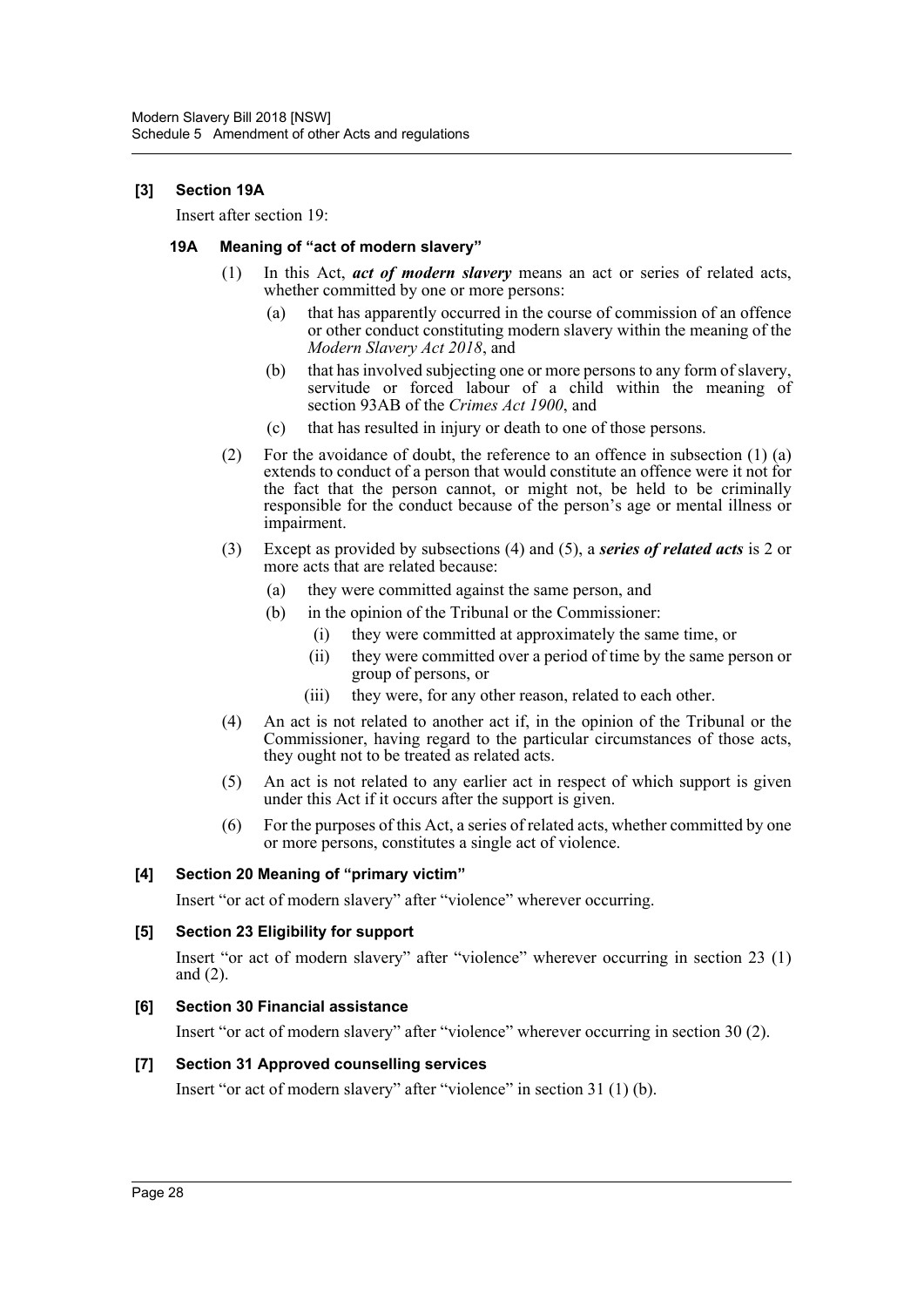**[8] Section 32 Authorisation of payments for approved counselling services**

Insert "or acts of modern slavery" after "violence" in section 32 (1).

### **[9] Section 32 (2)**

Insert "or act of modern slavery" after "violence".

#### **[10] Section 38 Applications for victims support**

Insert "or act of modern slavery" after "violence" in section 38 (1) (a).

#### **[11] Section 39 Documentary evidence**

Insert "or act of modern slavery" after "violence" wherever occurring in section 39 (2).

**[12] Section 40 Time for lodging, and duration of, applications** Insert "or act of modern slavery" after "violence" wherever occurring in section 40 (1) and (6).

#### **[13] Section 43 Determination of applications**

Insert "or act of modern slavery" after "violence" wherever occurring in section 43 (3) (a).

**[14] Section 44 Reasons for not approving the giving of victims support or for reducing amount of financial support or recognition payment**

Insert "or act of modern slavery" after "act of violence" wherever occurring.

#### **[15] Section 44 (3A)**

Insert after section 44 (3):

(3A) In determining a matter referred to in subsection (1) or (2) in the case of an act of modern slavery, the Commissioner must have regard to the nature of the relationship between the victim and the person or persons by whom the act of modern slavery is alleged to have been committed.

#### **[16] Section 48 Victims support may be approved subject to conditions**

Insert "or act of modern slavery" after "violence" wherever occurring in section 48 (2) (d).

#### **[17] Section 58 Definitions**

Insert "or act of modern slavery" after "violence" in paragraph (a) of the definition of *relevant offence*.

#### **[18] Section 58, definition of "relevant offence"**

Insert "or 19A (3)" after "section 19 (4)" in paragraph (c) of the definition.

#### **[19] Section 79 Application of Division**

Insert "or act of modern slavery" after "violence" wherever occurring.